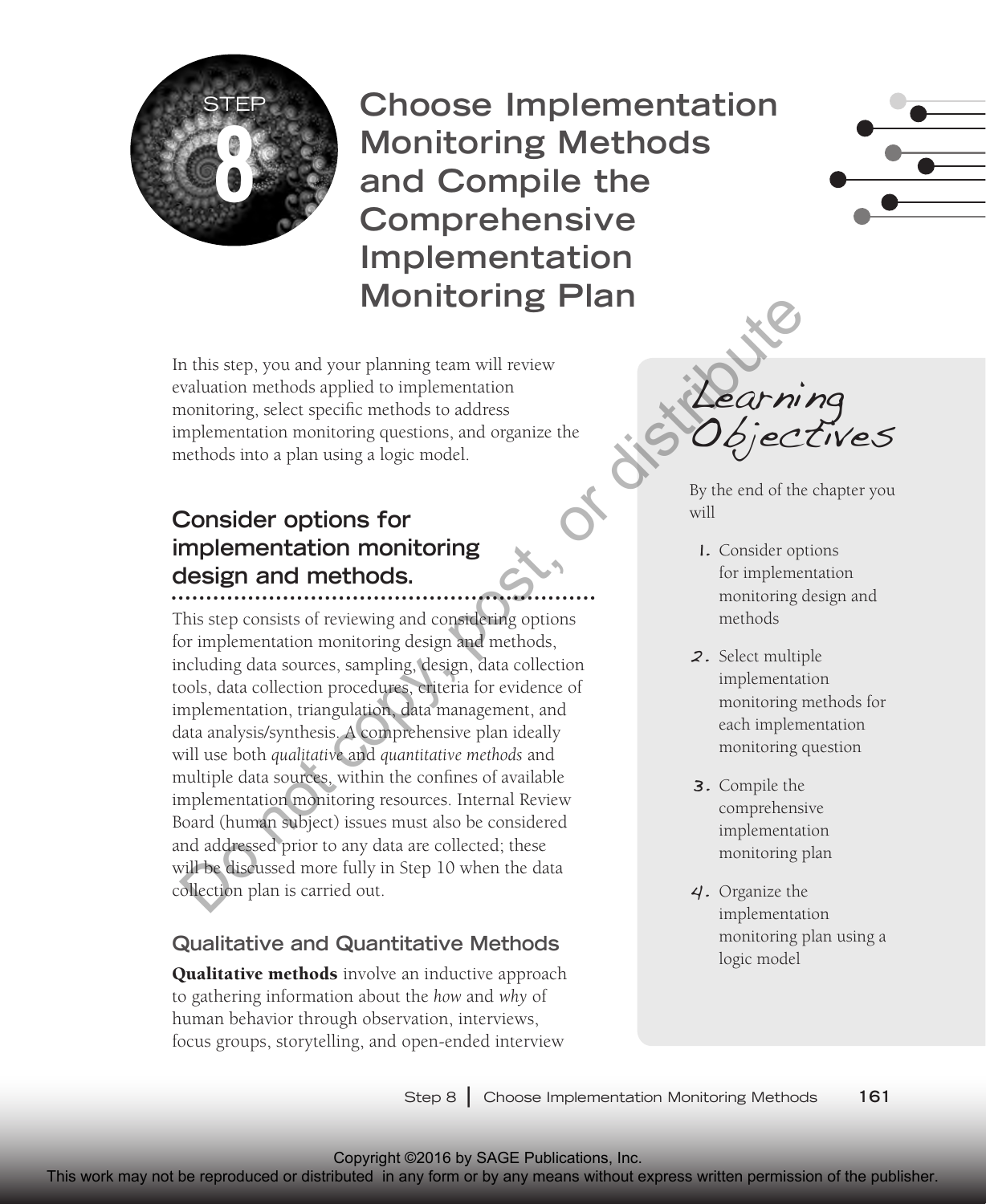questions, in contrast to surveys with close-ended questions. Conversely, quantitative methods entail collecting data that are in numerical form or can be changed to numerical form for mathematical/statistical analysis. McDavid, Huse, and Hawthorn (2013) compared qualitative and quantitative approaches to evaluation, summarized in Table 8.1. The quantitative column is heavily oriented toward outcome/impact evaluation, which does not apply directly to implementation monitoring. Many of the principles expressed, however, do apply to the quantitative approaches recommended in this textbook. The quantitative focus of this textbook should be evident by now with its emphasis on conceptual and logic models, implementation monitoring questions, and quantitative data collection tools. This is in large part an attempt to create balance with the long tradition of using largely qualitative approaches in process evaluation including program, policy, or practice implementation monitoring. It is essential, however, to use both qualitative and quantitative methods.

The quantitative methods provide numerical data to specify level of implementation based on predefined program, policy, or practice elements and can be used in outcome analysis to adjust for level of implementation. Qualitative approaches enable the planning team to fully understand the setting, stakeholders' perceptions of the innovation, adaptations to the innovation, and both positive and negative unintended effects of the implementation process. Quantitative methods are well suited to capture expected elements, whereas qualitative methods are very useful for unexpected elements including some contextual factors; both are needed in a comprehensive approach.

Common qualitative data collection methods include, but are not limited to, open-ended questions in interviews, focus groups, direct observation, and content analysis of video. Common quantitative methods include, but are not limited to, surveys, checklists, attendance logs, self-administered forms, and project archives (Steckler & Linnan, 2002). Baranowski and Stables (2000) presented both qualitative and quantitative aspects of data collection for each of the components of implementation monitoring. Qualitative aspects are largely descriptive and document types of approaches including messages and incentives used to recruit and maintain participants, contextual factors, quality and depth of program, policy, or practice delivery, barriers experienced, changes or adjustments made to the program, policy, or practice during implementation, and participant reactions and preferences, whereas quantitative elements are numerical, including counts and levels. The approach taken in this textbook builds on these quantitative approaches. contributed is encoded or the results of the relation of the relation of the relation of the reproduced or distributed in any form  $\mu$  means without express were also to be relation to the relation to the relation of the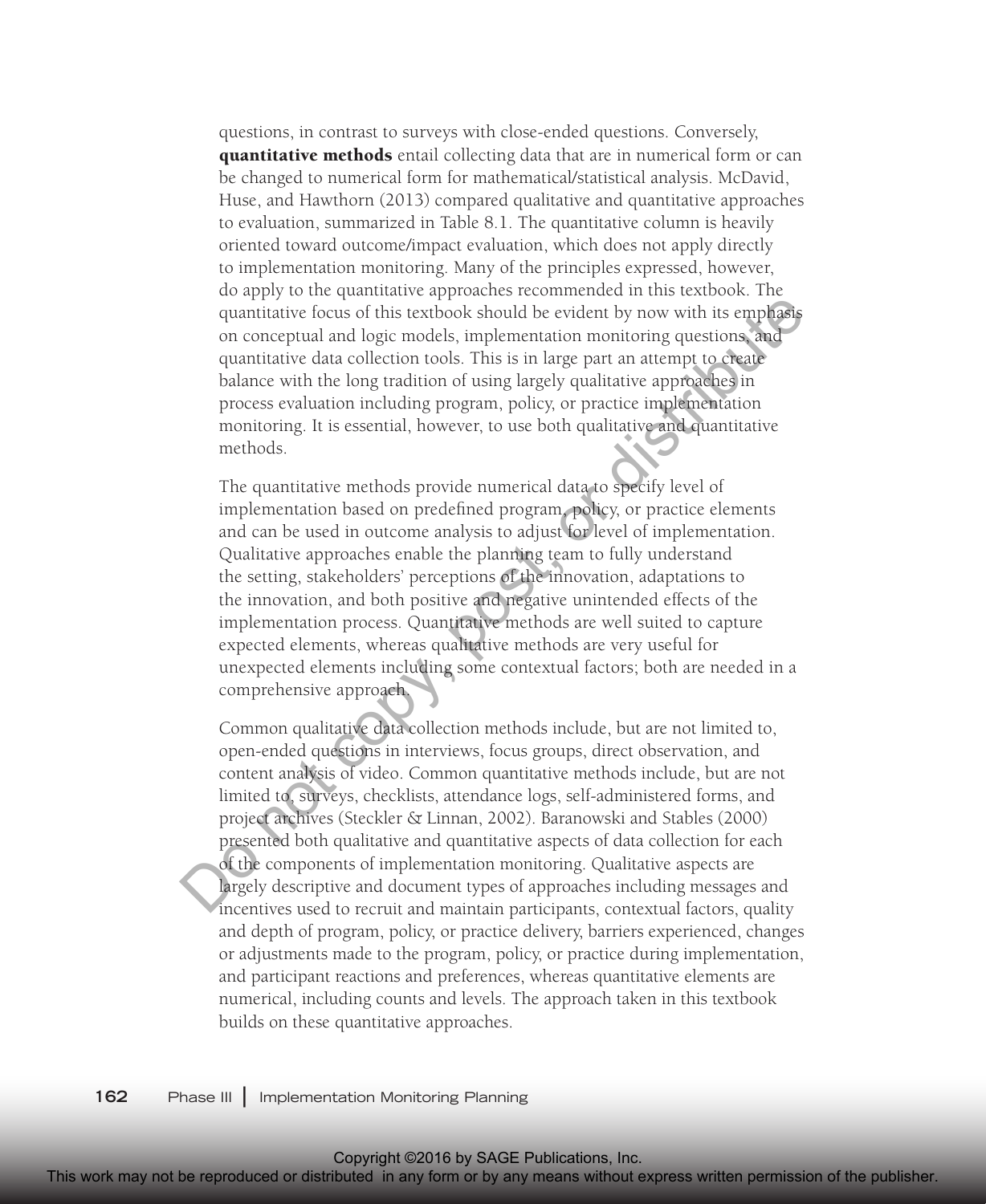### Table 8.1 Comparing Qualitative and Quantitative Approaches to Evaluation

|                           | <b>Qualitative Work Characteristics</b>                                                                                                                                                                                                                                                                                                                                                                                                           | <b>Quantitative Work Characteristics</b>                                                                                         |
|---------------------------|---------------------------------------------------------------------------------------------------------------------------------------------------------------------------------------------------------------------------------------------------------------------------------------------------------------------------------------------------------------------------------------------------------------------------------------------------|----------------------------------------------------------------------------------------------------------------------------------|
| Overall approach          | Inductive approach to data gathering,<br>interpretation, and reporting                                                                                                                                                                                                                                                                                                                                                                            | Hypotheses and questions, which may be<br>embedded in logic models, are tested.                                                  |
| Perspective               | Holistic approach that looks to understand<br>the context and implementation process<br>and to interpret results                                                                                                                                                                                                                                                                                                                                  | Finding patterns that either corroborate<br>or disconfirm hypotheses and/or answer<br>evaluation questions                       |
| Understanding             | The subjective lived experiences of<br>stakeholders (their truths)                                                                                                                                                                                                                                                                                                                                                                                | How social reality as assessed by the<br>evaluator corroborates or disconfirms<br>hypotheses and answers evaluation<br>questions |
| Data                      | Natural language throughout the process                                                                                                                                                                                                                                                                                                                                                                                                           | Measurement procedures that lend<br>themselves to numerical representations<br>of variables                                      |
| Data collection           | In-depth, detailed, and focused                                                                                                                                                                                                                                                                                                                                                                                                                   | Representative samples                                                                                                           |
| Sample size               | Purposive sampling, small samples to<br>examine a specific phenomenon in detail                                                                                                                                                                                                                                                                                                                                                                   | Larger sample sizes, to gather evidence<br>for overall implementation                                                            |
| Data collection<br>tools  | Evaluator as primary measuring<br>instrument, qualitative interview, and<br>focus group guides                                                                                                                                                                                                                                                                                                                                                    | Measuring instruments are quantitative<br>and constructed to be valid and reliable                                               |
| Approach to setting       | Naturalistic, does not explicitly<br>manipulate the setting                                                                                                                                                                                                                                                                                                                                                                                       | Evaluator control to improve objectivity                                                                                         |
| <b>Methods and Design</b> | Source: Adapted from McDavid, Huse, and Hawthorn (2013, p. 201).<br><b>Elements for Implementation Monitoring</b><br>Methods and design elements include data sources, sampling, design, data<br>collection tools, criteria for evidence of implementation, data collection<br>procedures, data management, and data analysis/synthesis. These are reviewed and<br>summarized in Table 8.2, which presents qualitative and quantitative examples. |                                                                                                                                  |
| <b>Data Sources</b>       |                                                                                                                                                                                                                                                                                                                                                                                                                                                   |                                                                                                                                  |
|                           | <b>Data sources</b> refer to from where or from whom information will be obtained;<br>the selection of data sources may be related to, but is not the same as, sampling.                                                                                                                                                                                                                                                                          |                                                                                                                                  |
|                           |                                                                                                                                                                                                                                                                                                                                                                                                                                                   | Step 8   Choose Implementation Monitoring Methods<br>163                                                                         |
|                           | Copyright ©2016 by SAGE Publications, Inc.                                                                                                                                                                                                                                                                                                                                                                                                        | This work may not be reproduced or distributed in any form or by any means without express written permission of the publisher.  |

## **Methods and Design Elements for Implementation Monitoring**

## **Data Sources**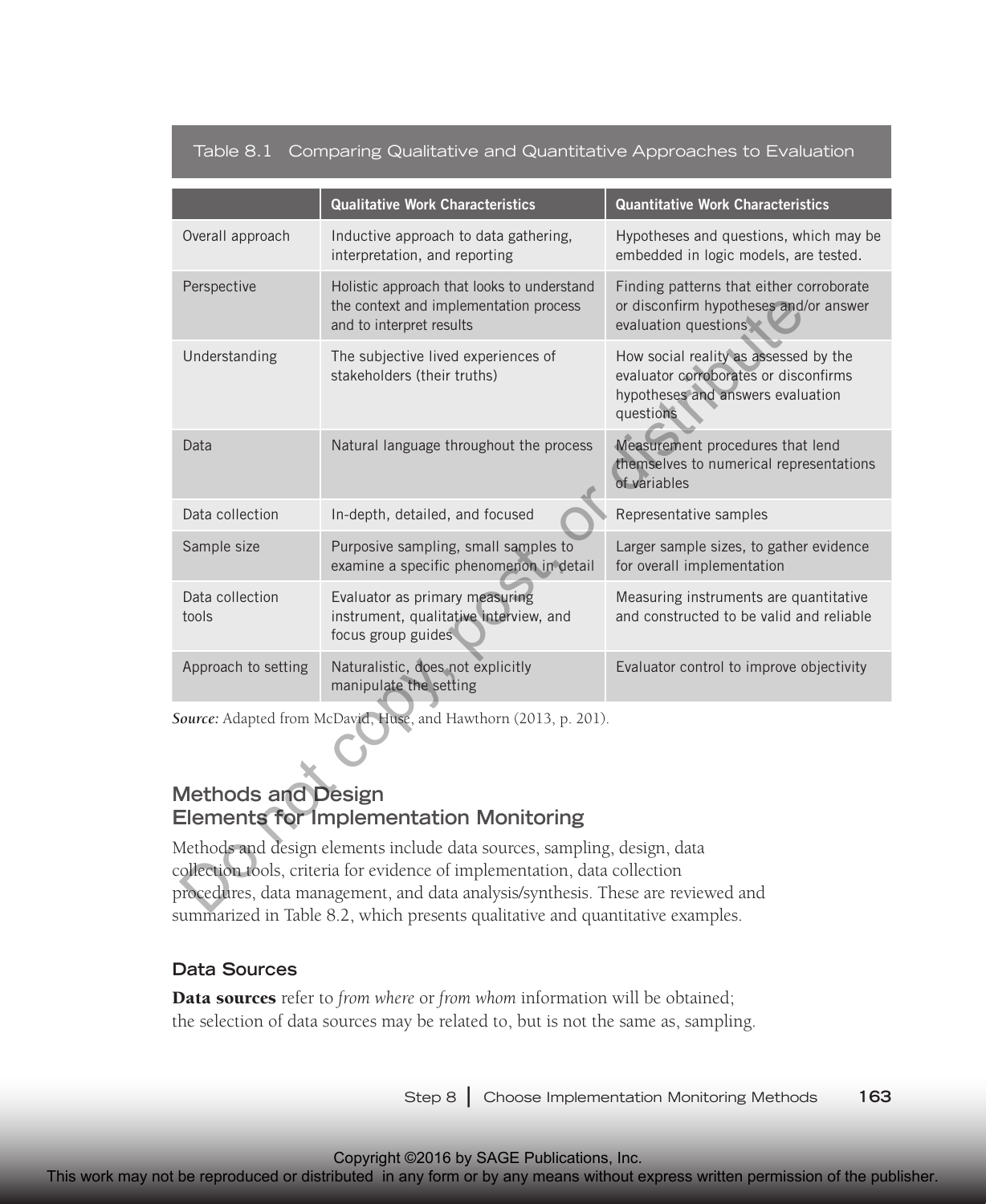| Methodological<br>Component                   | <b>General Definition</b>                                                                                                                                               | <b>Quantitative Examples</b>                                                                                                                                                                                        | <b>Qualitative Examples</b>                                                                                         |  |
|-----------------------------------------------|-------------------------------------------------------------------------------------------------------------------------------------------------------------------------|---------------------------------------------------------------------------------------------------------------------------------------------------------------------------------------------------------------------|---------------------------------------------------------------------------------------------------------------------|--|
| Data sources                                  | Source of information<br>(e.g., who and/or what will<br>be surveyed, observed,<br>interviewed, etc.).                                                                   | Possible data sources include participants, teachers, or<br>other staff delivering the program, policy, or practice,<br>records, the environment, written policies, etc.                                            |                                                                                                                     |  |
| Sampling                                      | How participants, settings,<br>and/or activities will be<br>chosen, as well as how many<br>will be chosen.                                                              | Quantitative sampling is<br>optimally designed to be<br>representative (ideally,<br>random sampling).                                                                                                               | <b>Qualitative sampling</b><br>is generally purposive<br>(select specific cases for<br>an in-depth view).           |  |
| Design                                        | Timing of data collection:<br>when and how often data are<br>to be collected and from what<br>group(s) (e.g., intervention,<br>control, or both) data are<br>collected. | Observing intervention and<br>control classroom activities<br>at least twice per semester<br>with at least 2 weeks<br>between observations.                                                                         | Conducting focus groups<br>with participants in<br>the last month of the<br>program.                                |  |
| Data collection<br>tools or<br>measures       | Instruments, tools, and guides<br>used for gathering data.                                                                                                              | Surveys, checklists, observation forms, interview<br>guides, etc.                                                                                                                                                   |                                                                                                                     |  |
| Data collection<br>procedures                 | Protocols for how the data<br>collection tool will be<br>administered.                                                                                                  | Detailed description of how to do environmental<br>observation, record reviews, face-to-face or phone<br>interviews, mailed surveys, focus groups, etc.                                                             |                                                                                                                     |  |
| Criteria for<br>evidence of<br>implementation | Values on rating scale,<br>percentages, or indices that<br>indicate acceptable level of<br>implementation.                                                              | Applies primarily to<br>quantitative indicators; a<br>rating of 3 or higher on<br>a 4-point scale; 80% of<br>participants with "agree"<br>or "strongly agree"<br>responses; index score of<br>at least 8 out of 10. | In some cases, presence<br>of theme may serve as<br>qualitative evidence.                                           |  |
| Data<br>management                            | Procedures for collecting<br>and entering data from field;<br>quality checks on raw forms<br>and data entry.                                                            | Staff turn in participant<br>sheets weekly;<br>implementation monitoring<br>coordinator collects and<br>checks surveys and gives<br>them to data entry staff.                                                       | Interviewers transcribe<br>information and turn<br>in tapes and complete<br>transcripts at the end of<br>the month. |  |
| Data analysis/<br>synthesis                   | Statistical and/or qualitative<br>methods used to analyze and/<br>or summarize data.                                                                                    | Statistical analysis and<br>software that will be used<br>(e.g., frequencies and chi<br>squares in SAS, SPSS).                                                                                                      | Type of qualitative<br>analysis and/or software<br>that will be used (e.g.,<br>NUD*IST, InVIVO).                    |  |
|                                               | Source: Adapted from Saunders, Evans, and Joshi (2005).                                                                                                                 |                                                                                                                                                                                                                     |                                                                                                                     |  |
| 164<br>Phase III $\parallel$                  | Implementation Monitoring Planning                                                                                                                                      |                                                                                                                                                                                                                     |                                                                                                                     |  |
|                                               |                                                                                                                                                                         |                                                                                                                                                                                                                     |                                                                                                                     |  |

## Table 8.2 Examples of Qualitative and Quantitative Implementation Monitoring Method Components

## **164** Phase III **|** Implementation Monitoring Planning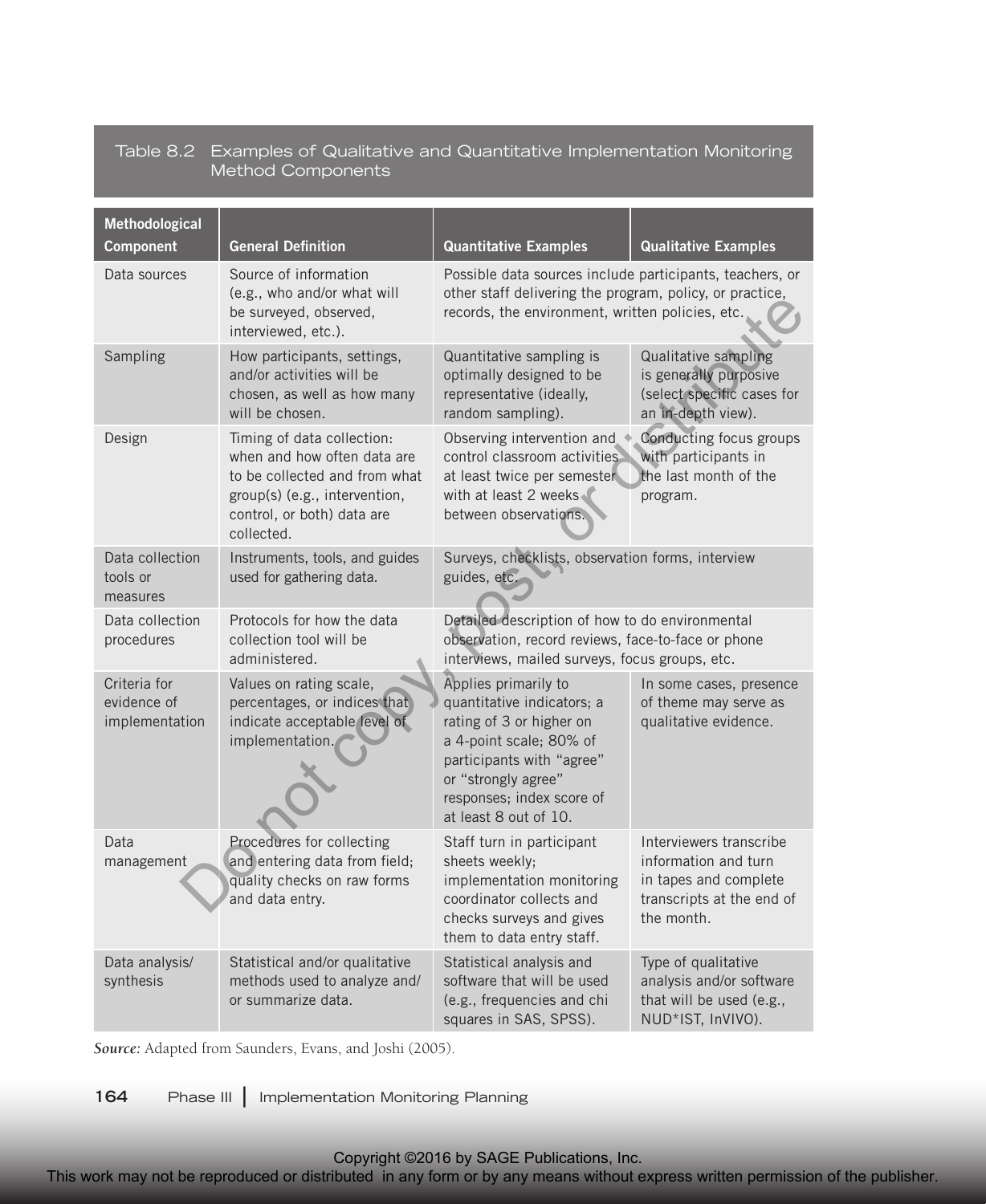Data sources include individuals who are reflecting their own perspectives and reactions and organizations reporting on their environmental policies or practices. Data sources may also include observation of environments and/or activities as well as reviews of organizational records. A new program, policy, or practice is experienced by many stakeholders and can be viewed from multiple perspectives; therefore, it is often recommended that multiple data sources be used to examine important elements (Bouffard, Taxman, & Silverman, 2003; Helitzer, Yoon, Wallerstein, & Dow y Garcia-Velarde, 2000; Resnicow et al., 1998). For example, ENRICH focused on enhancing the physical activity and nutrition environment in children's residential homes and sought to understand the perspectives of multiple stakeholders including children, implementing staff, direct care staff, and organizational administrators (Saunders et al., 2013).

Identifying the people, locations, and/or records to interview, observe, and/or review is largely a project-specific activity, but King and colleagues (King, 1987) provided several pointers. These include focusing on key people or sources who have the information in which you are interested, such as implementers, participants, and others who have active roles, and asking stakeholders to nominate individuals and other sources who are likely to have the information that is needed.

Identifying data sources that reflect organizational level perspectives can be challenging. There are several common approaches used to assess organizational policy, including reviewing written documents, interviewing or surveying organizational informants, and interviewing or surveying many people within the organization. Each approach has strengths and weaknesses, as well as its appropriate uses. For example, reviewing written documents is an effective way to assess formal policies (McGraw et al., 2000), but it may not capture informal practices and the extent to which policies are enforced, which may require interviewing. Interviewing or surveying an organizational informant as a representative of the organizational perspective is a common practice; however, it is important to select an informant who has the appropriate policy and/or practice perspective. Finally, interviewing or surveying many respondents within an organization may be appropriate for some organizational measures, such as climate or culture; however, for understanding policy, this approach may yield a diversity of opinions rather than a unified perspective. This diversity of opinion is informative in its own right, but it may be difficult to create a coherent variable from these data. 1998): the computer may not be reproduced or distributed in any form or between the publisher and the publisher and the publisher in any means with the publisher or between the publisher and the publisher or between the p

Obtaining information from a variety of data sources will likely require a great deal of cooperation from the stakeholders (King, 1987). It is essential to maintain positive and effective working relationships with all stakeholders by

Step 8 **|** Choose Implementation Monitoring Methods **165**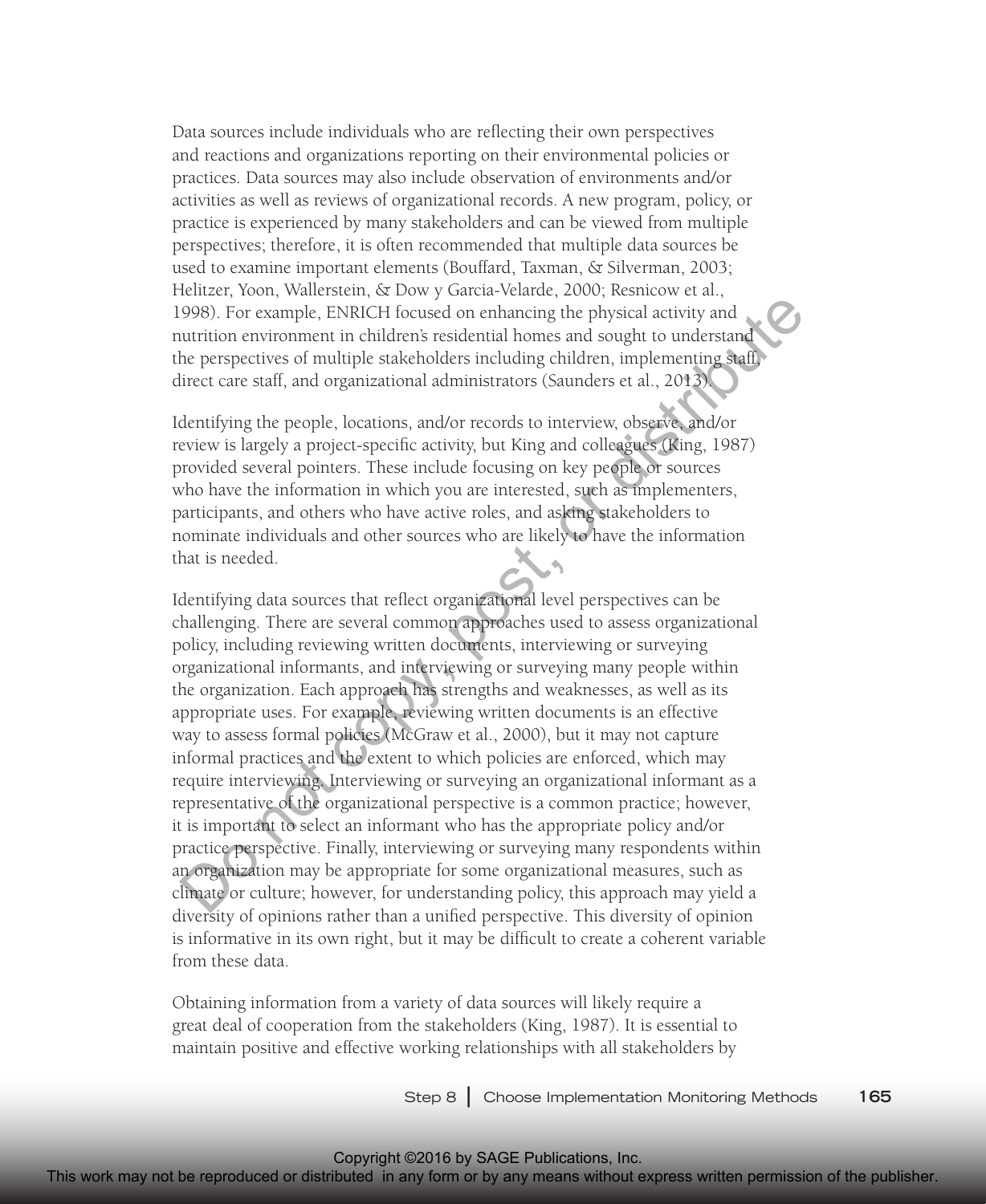being mindful of potential respondent burden when collecting implementation monitoring data. To ignore the potential burden is to jeopardize relationships, quality of the collaboration, quality of the data, and the program, policy, or practice itself.

#### **Sampling**

Sampling refers to *how* participants—including individuals and organizations, settings such as classrooms and other environments, and/or activities such as specific sessions or events that provide information about the implementation process—will be selected, as well as *how many* will be selected. For many change efforts that target change in programs, policies, or practices, sampling will need to be done at multiple levels that may include coalitions, organizations, groups, specific settings, and/or individuals. If there are multiple organizations with multiple settings and multiple individuals within each setting, sampling becomes somewhat more complex as the planning team will need to determine how to sample as well as how many participants to sample at each level. For example, what are the strategies for sampling if there are 48 recreation centers, each with multiple outdoor playgrounds and play areas, all operated by multiple personnel? How many of the organizations should be sampled? How does one select the specific observation areas at each site? How should staff be selected for interviews? These decisions are ideally driven by data sources needed to address the implementation monitoring question and are often constrained by available resources. setting work meaning and the setting may not be restored. For any specific sessions or events that publisher in a solid as how near with be achieved. For may not be achieved. The may not be a stributed in any first publis

The manner in which the sample is selected should enable the planning team to draw meaningful conclusions about the question being examined. For most quantitative applications, the planning team is not interested in a single perspective about a program per se, but rather, a reflection of intervention participants in general. For example, a single individual's satisfaction or dissatisfaction with training may be less informative than the level of satisfaction of all or most participants who attended training. Similarly, from an intervention perspective, one policy environment is potentially an interesting case study, but the planning team is often interested in patterns or results involving many policy environments.

As with outcome evaluation, the evaluator using quantitative methods should avoid sampling in ways that create bias, particularly systematic bias. For example, if training takes place in multiple sessions over time and attendance drops over time, assessing only those present at the final training session may inadvertently select for those favorably predisposed because those who were dissatisfied may not be present. Ideally, sampling should be structured in a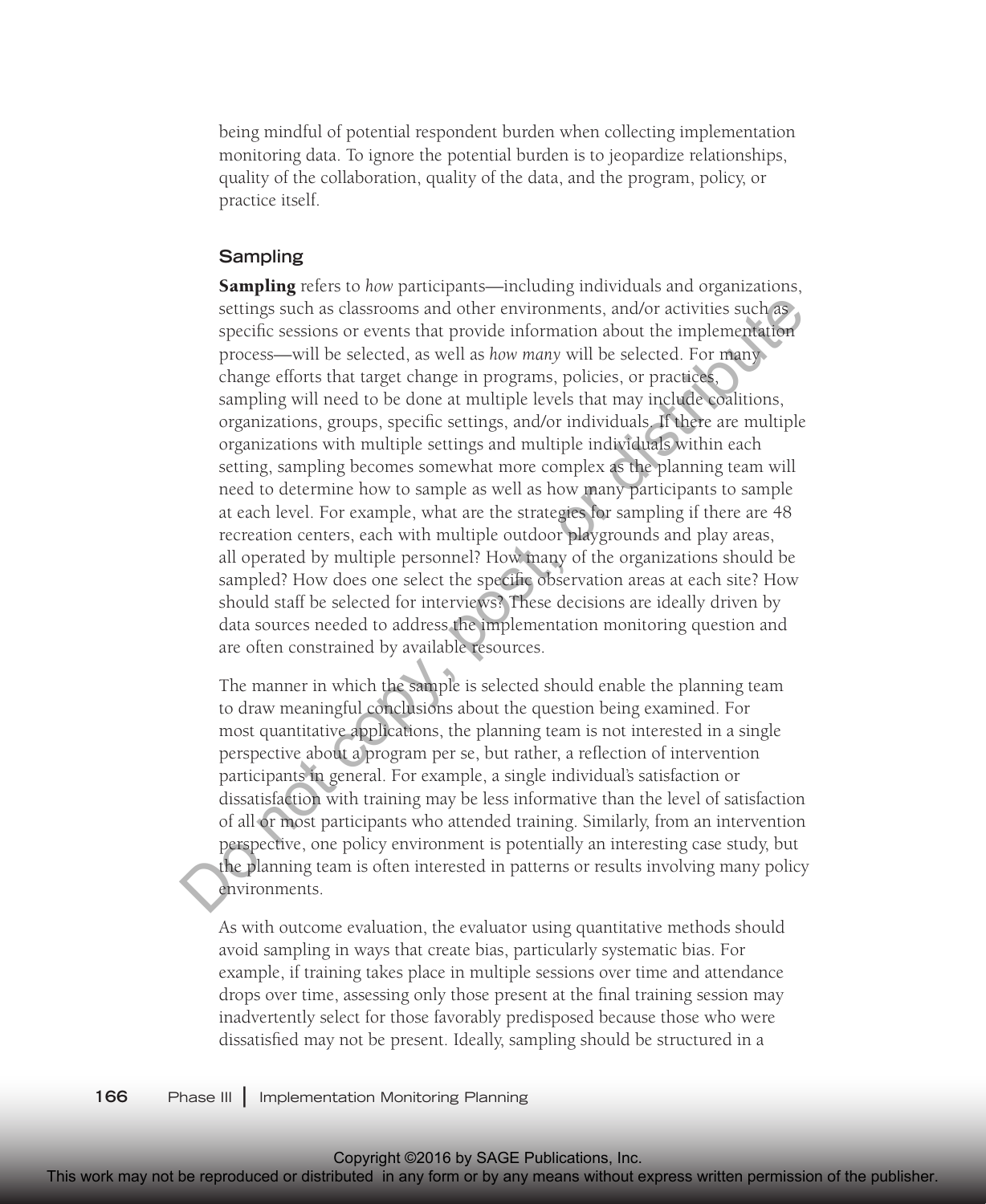manner to reflect the full population or group. If it is not possible to sample every individual and population or group, which is frequently the case, the optimal approach is random sampling, as this increases one's ability to generalize to the population, though in practice random sampling may be challenging.

In some cases, it may also make sense to take a stratified sample based on features of sites at the organizational level or demographic characteristics at the individual level that could affect how the program is implemented (King, 1987). For example, if organization size is an important influence on implementation and/or outcomes, stratifying by and sampling from both large and small organizations is a reasonable strategy. Having a full understanding of organizational and community factors will facilitate decisions along these lines. Similarly, at the individual level, if gender is known to have an influence on outcomes, then sampling should ensure perspectives of both genders for implementation monitoring. Having a full understanding of the program, policy, or practice focus and population of interest is essential for sampling at the individual level. Stern. Using the representation is on the representation between the publishers, the representation is a reasonable stangeng that the publisher stangentialing by any means of small operation is a reasonable stangent throu

For example, level and type of physical activity, as well as influences on physical activity, vary by sex at nearly all ages. This means that boys and girls participating in the same afterschool physical activity intervention may have very different experiences. Fully understanding population reach and how the afterschool program was received will require sampling males and females.

To address qualitative evaluation questions, purposive sampling may be appropriate. For example, if the planner or evaluator wishes to understand nonparticipation from the perspective of nonparticipants in an initiative, sampling should draw from organizations and/or individuals who have not participated and who are willing to share their perspectives. Often qualitative approaches may call for understanding the perspectives of a limited number of participants in far greater depth; these are not intended to be generalizable, but rather to paint a very detailed picture that is generally unobtainable with quantitative approaches.

## **Design**

Design refers to *when* and *from what groups* data are to be collected. From what groups data are collected in implementation monitoring refers to the intervention and control or comparison conditions; in contrast, sampling refers to how specific units of interest are selected into either condition, as described above. It is very common in implementation monitoring to collect data only from the intervention or program condition, and this may be appropriate in many cases;

Step 8 **|** Choose Implementation Monitoring Methods **167**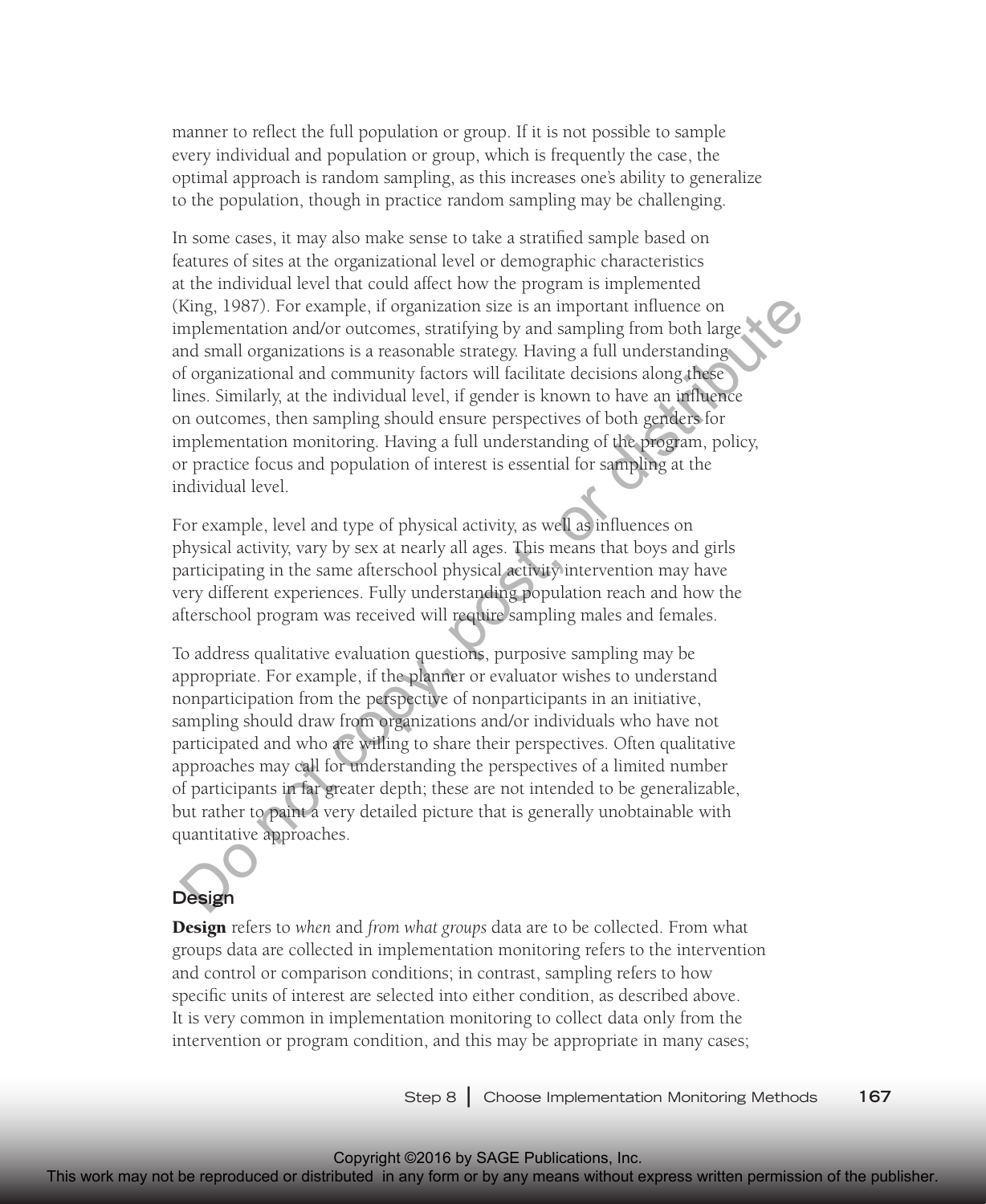however, if resources allow, it is advisable to collect the same or analogous information in control or comparison conditions as well. This will enable the planning team to examine the role of specific organizational and broader community factors as well as secular trends on implementation and outcomes in both conditions. Collecting implementation monitoring data in the control condition necessitates using language that does not require awareness of the program, policy, or practice. For example, rather than asking about the Lifestyle Education for Activity (LEAP) team, which is specific to the innovation, the planning team would ask about a "committee that plans or coordinates activities related to physical activity."

Monitoring contextual factors in intervention and control conditions is important because contextual and external influences can have positive or negative effects on implementation processes and study outcomes in both groups. Outside influences on the intervention group could be confounded with intervention effects. An example of a positive influence would be increased federal funding at the state level or new federal regulations that promote policies or practices similar to those promoted in the innovation. Examples of negative influences include staff turnover, construction, or disasters. Similarly, contextual and external influences can affect the control condition positively, mimicking the program, policy, or practice and reducing the distinction between the intervention and control conditions, or negatively. If these influences are assessed in both conditions, it is possible to document and describe them objectively in real time and to control for them analytically.

Concerning when data should be collected, baseline or preimplementation data ideally should be collected in both the intervention and control or comparison conditions within the same time frame. Depending on the implementation monitoring question and the implementation process, it may make sense to collect data periodically during the implementation process or at a single point later in the intervention timeline. The exact timing of the data collection depends on the question being answered as well as feasibility issues. If the purpose of data collection is to assess level of implementation, consideration needs to be given to at what points in time implementation can be best reflected. For example, if full implementation of a policy change in a nonprofit organization is expected to take 3 months, it would not make sense to collect data after 1 month. Similarly, if implementation is expected to result in organizational or environmental change, the time frame in which this is likely to occur needs to be considered as part of timing of data collection. King and colleagues (King, 1987, p. 51) provided a series of useful questions concerning timing of data collection: planning teams of the reproduced or distributed in any form or by any measure of the reproduced or distributed in any form or any form or by any means we consider the publisher are the publisher and the publisher and the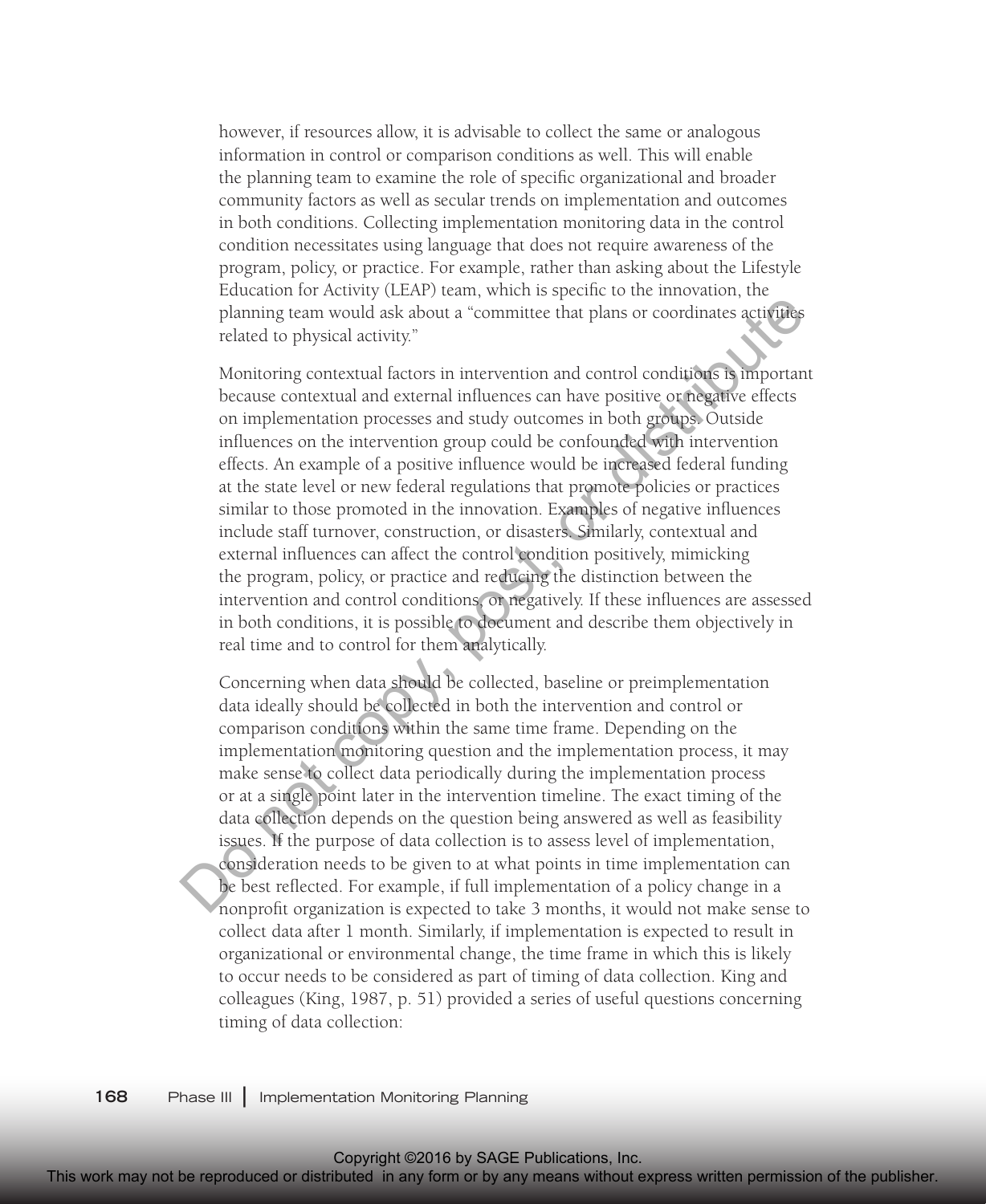- Do you wish to look at the program periodically in order to monitor whether the program implementation is on schedule?
- Do you intend to collect data from any individual site more than once?
- over the course of the evaluation?
- Do you have reasons to believe that the program will change<br>over the course of the evaluation?<br>• If so do you want to write a profile of the program<br>throughout history that describes how it evolved or<br>changed?<br>• Collecti • If so do you want to write a profile of the program throughout history that describes how it evolved or changed?

## **Data Collection Tools**

Data collection tools refer to all instruments, measures, checklists, observational tools, and interview/focus group guides used for gathering implementation monitoring data. Quantitative data collection tools for implementation monitoring differ from other quantitative measures only in their application to implementation monitoring; therefore, all measurement considerations such as validity and reliability apply to these scales (McDavid et al., 2013, Chapter 4). It is difficult to find standardized tools in implementation monitoring that have established validity and reliability, in large part because most implementation monitoring instruments are specific to the program, policy, or practice intervention under investigation (McGraw et al., 2000).

King and colleagues (King, 1987) described instrument validity in innovation implementation as a four-part question that addresses the extent to which the description of the program presented by the instrument is accurate, relevant, representative, and complete. An accurate instrument creates a picture of the program that is very close to what one would see on-site. Relevant measures focus on the most critical features of programs, those that are most likely related to the program outcomes. A representative depiction of the program presents a typical feature of the program and variations across sites and over time. And, finally, a complete picture includes all relevant and important program features. Table 8.3, adapted from King (1987) compares four common methods for collecting implementation data: examining records, conducting observations, using self-administered questionnaires, and conducting interviews. In a comparison of methods to assess school-based curricula, Resnicow and colleagues (1998) reported that implementer self-report was not related to outcomes, but that multiple observation and interviews were. This work may not be reproduced or distributed or distributed in any form or by an any means with the publisher or distribution or  $\mathbf{r}$  to the collection or be reproduced to the publisher of the publisher of the publi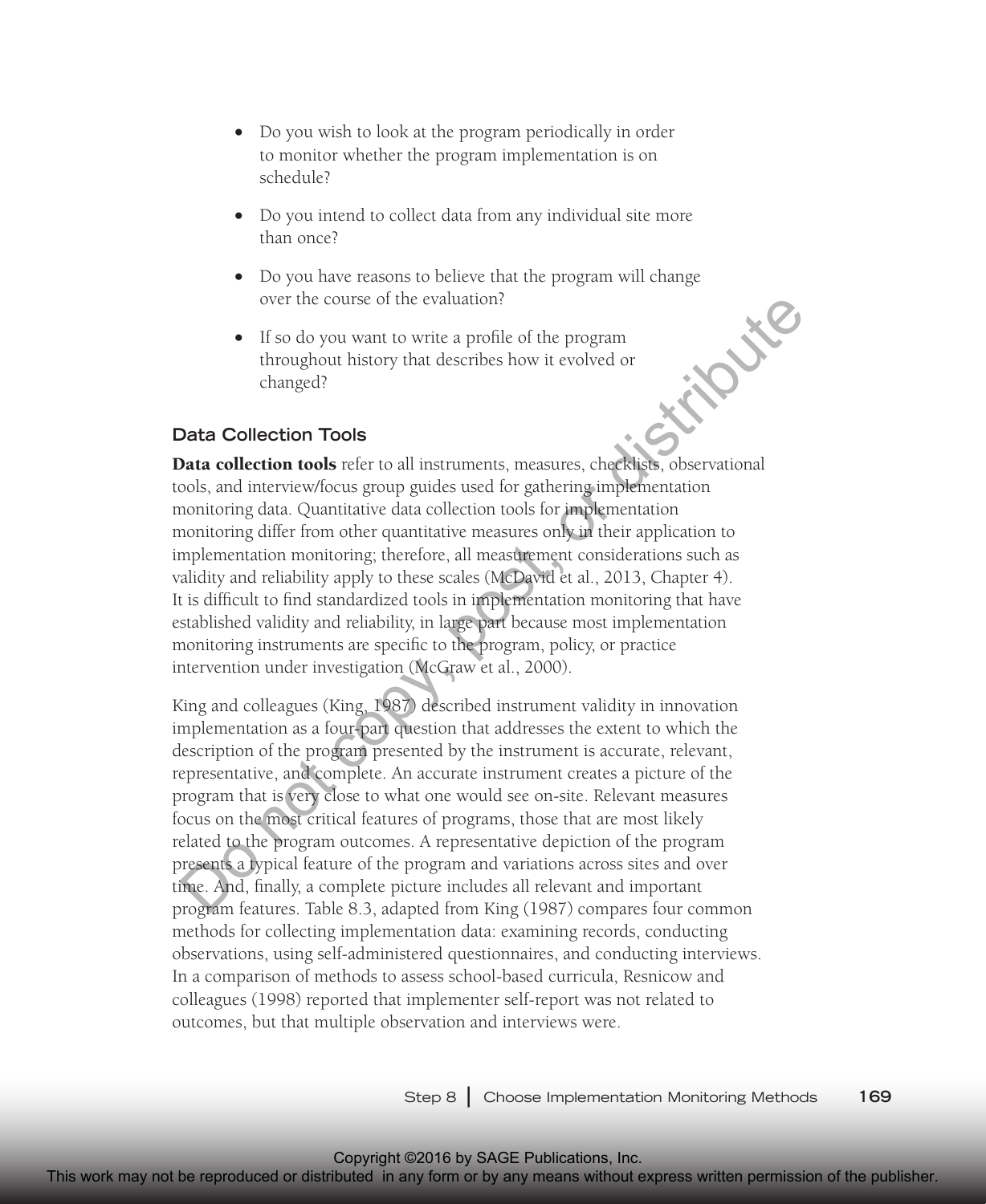## Table 8.3 Comparing Four Methods for Collecting Implementation Data

| <b>Method</b>                                  | <b>Advantages</b>                                                                                                                                                                                                                                                                              | <b>Disadvantages</b>                                                                                                                                                                       | <b>Examples</b>                                                                                                                                                                                                            |
|------------------------------------------------|------------------------------------------------------------------------------------------------------------------------------------------------------------------------------------------------------------------------------------------------------------------------------------------------|--------------------------------------------------------------------------------------------------------------------------------------------------------------------------------------------|----------------------------------------------------------------------------------------------------------------------------------------------------------------------------------------------------------------------------|
| Examine<br>records                             | Can be collected<br>without additional<br>demand on participants<br>Often viewed as<br>objective and more<br>credible<br>Sets down events at the<br>time of occurrence that<br>increases credibility                                                                                           | May be incomplete<br>May be time-consuming<br>to extract relevant<br>information<br>May be ethical or legal<br>constraints<br>May be burdensome if<br>not routinely collected              | Systematic accounts of<br>regular occurrences, often<br>part of the organization's<br>record keeping; may also<br>include records (e.g.,<br>field notes and other<br>documentation) kept by<br>project staff               |
| Conduct<br>observations                        | May be seen as highly<br>credible when collected<br>by trained, objective<br>observer<br>Observers provide a<br>point of view that is<br>different than those<br>connected to the<br>program.                                                                                                  | May alter what takes<br>place<br>Time is needed to<br>develop instruments<br>and train observers.<br>Conducting observations<br>is time-consuming.<br>May encounter<br>scheduling problems | One or more trained<br>observers use a checklist or<br>other instrument to observe<br>events, activities, and/or<br>the environment.                                                                                       |
| Use self-report<br>measures:<br>questionnaires | May address a variety of<br>questions<br>May be answered<br>$\overline{\phantom{a}}$<br>anonymously<br>May allow respondent<br>time to think before<br>responding<br>May be given to many<br>people at distant sites<br>and simultaneously<br>May impose uniformity<br>on information obtained | Are not flexible<br>May limit people's<br>ability to express<br>themselves and capture<br>unique circumstances<br>Getting surveys returned<br>may be difficult.                            | A written tool administered<br>in person, electronically,<br>or via mail to which<br>participants or staff<br>respond, often using a<br>rating scale (quantitative);<br>open-ended responses are<br>options (qualitative). |
| Use self-report<br>measures:<br>interviews     | May be used with a<br>variety of people who<br>have difficulty with<br>written questions<br>Permits flexibility<br>and ability to pursue<br>anticipated responses                                                                                                                              | Time-consuming<br>Interviewer may<br>inadvertently influence<br>responses.                                                                                                                 | Participant responds to<br>questions in person or over<br>the telephone; it may be<br>open-ended (qualitative) or<br>close-ended (quantitative).                                                                           |
|                                                | Source: Content adapted from King, Morris, and Fitz-Gibbon (1987).                                                                                                                                                                                                                             |                                                                                                                                                                                            |                                                                                                                                                                                                                            |
| 170<br>Phase $III$                             | Implementation Monitoring Planning                                                                                                                                                                                                                                                             |                                                                                                                                                                                            |                                                                                                                                                                                                                            |
|                                                |                                                                                                                                                                                                                                                                                                | Copyright ©2016 by SAGE Publications, Inc.                                                                                                                                                 |                                                                                                                                                                                                                            |
|                                                |                                                                                                                                                                                                                                                                                                |                                                                                                                                                                                            | This work may not be reproduced or distributed in any form or by any means without express written permission of the publisher.                                                                                            |

## **170** Phase III **|** Implementation Monitoring Planning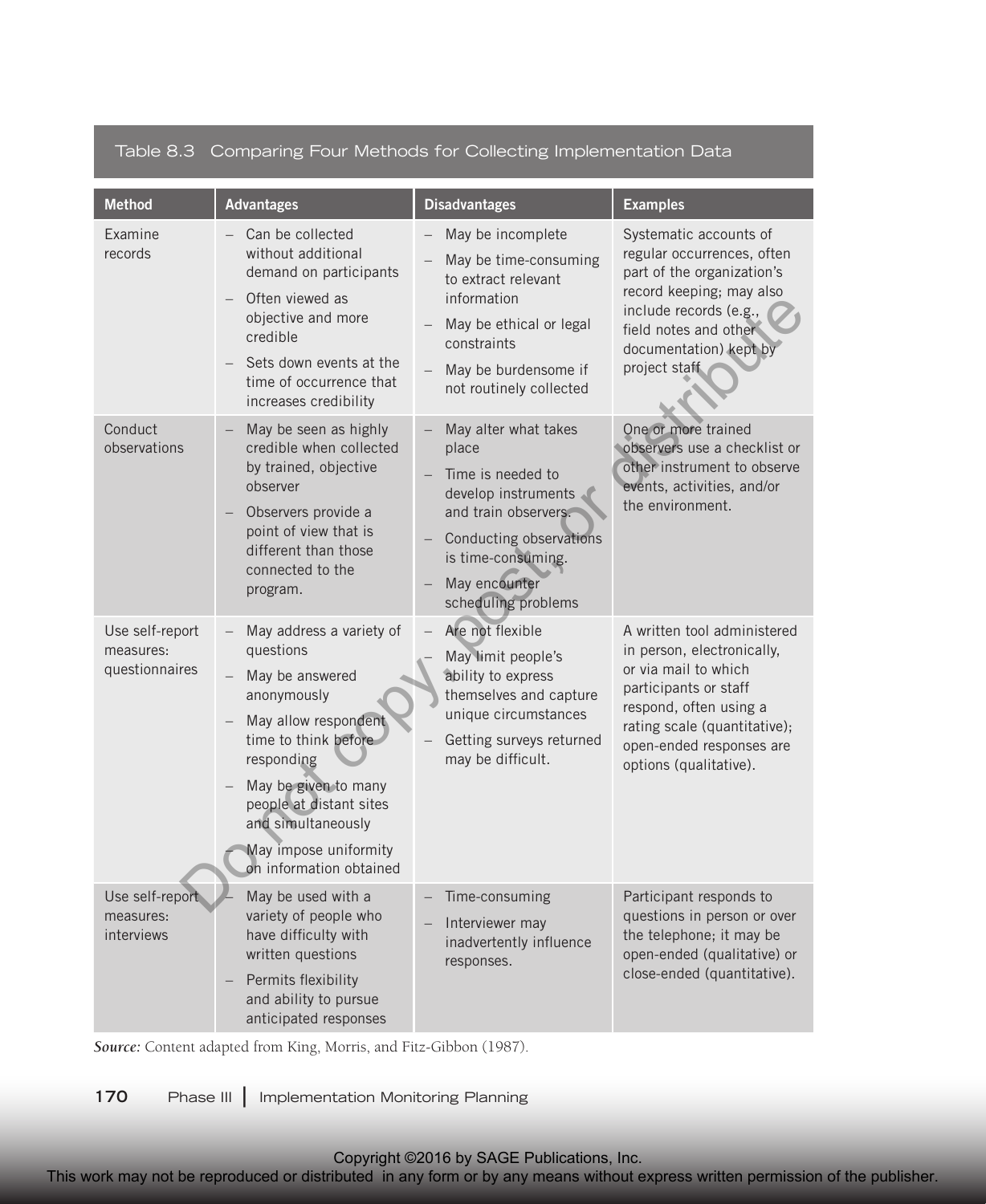Ideally, the quantitative data collection tools used to monitor implementation are conceptually based, reflecting the conceptual framework of the program, policy, or practice—that is, reflecting complete and acceptable delivery/installation. Therefore, at a minimum, it should be possible to establish content and/or face validity and, with sufficient resources, to establish concurrent, predictive, and construct validity. Similarly, reliability for checklists, surveys, observational tools, record review instruments, and other measures may be established through test-retest methods or interrater reliability (DeVellis, 2012; King, 1987). All data collection tools should be pilot tested prior to use in data collection.

Qualitative methods have alternate criteria for judging quality and credibility. McDavid and colleagues (McDavid et al., 2013) compared traditional positivist/ postpositivist quantitative and interpretivist/constructivist and critical change qualitative approaches. The qualitative criteria clearly reflect subjectivity openly as well as the necessity of social, political, moral, and/or historical values in context. The emphasis is on trustworthiness, authenticity, and representation of multiple perspectives in contrast to measurement validity and reliability. See Chapter 5 in McDavid et al. (2013) for more in-depth coverage of the use of qualitative methods in program evaluation.

#### **Data Collection Procedures**

Data collection procedures used in quantitative approaches refer to the detailed protocols for the administration of data collection tools. It is important that all procedures are clearly documented and that all data collectors are trained to administer the tools systematically. In large projects with ongoing data collection, data collectors may need periodic "recertification" to ensure systematic and high-quality data collection. Data collection procedures should be pilot tested in similar conditions prior to use in data collection. Data collection features for qualitative approaches should be consistent with the theoretical perspectives of the qualitative approach, as discussed in McDavid et al. (2013). collection tools should be pilot tested prior to use in duta collection.<br>
Qualitative melhods have also means without expression or continuity<br>
Not have reproduced any means with any independent or distributed in any form

### **Criteria for Evidence of Implementation**

Criteria for evidence of implementation refers to standards that are set for complete and acceptable delivery and that may include values on rating scales, percentages, or indices that indicate desirable levels of implementation. For quantitative data, it is optimal to set standards for desirable levels that provide evidence of implementation prior to data collection. What constitutes an acceptable level will vary by project and setting; this should be discussed and agreed on by the planning team and stakeholders. Establishing criteria for acceptable levels of implementation prior to data collection may prevent

Step 8 **|** Choose Implementation Monitoring Methods **171**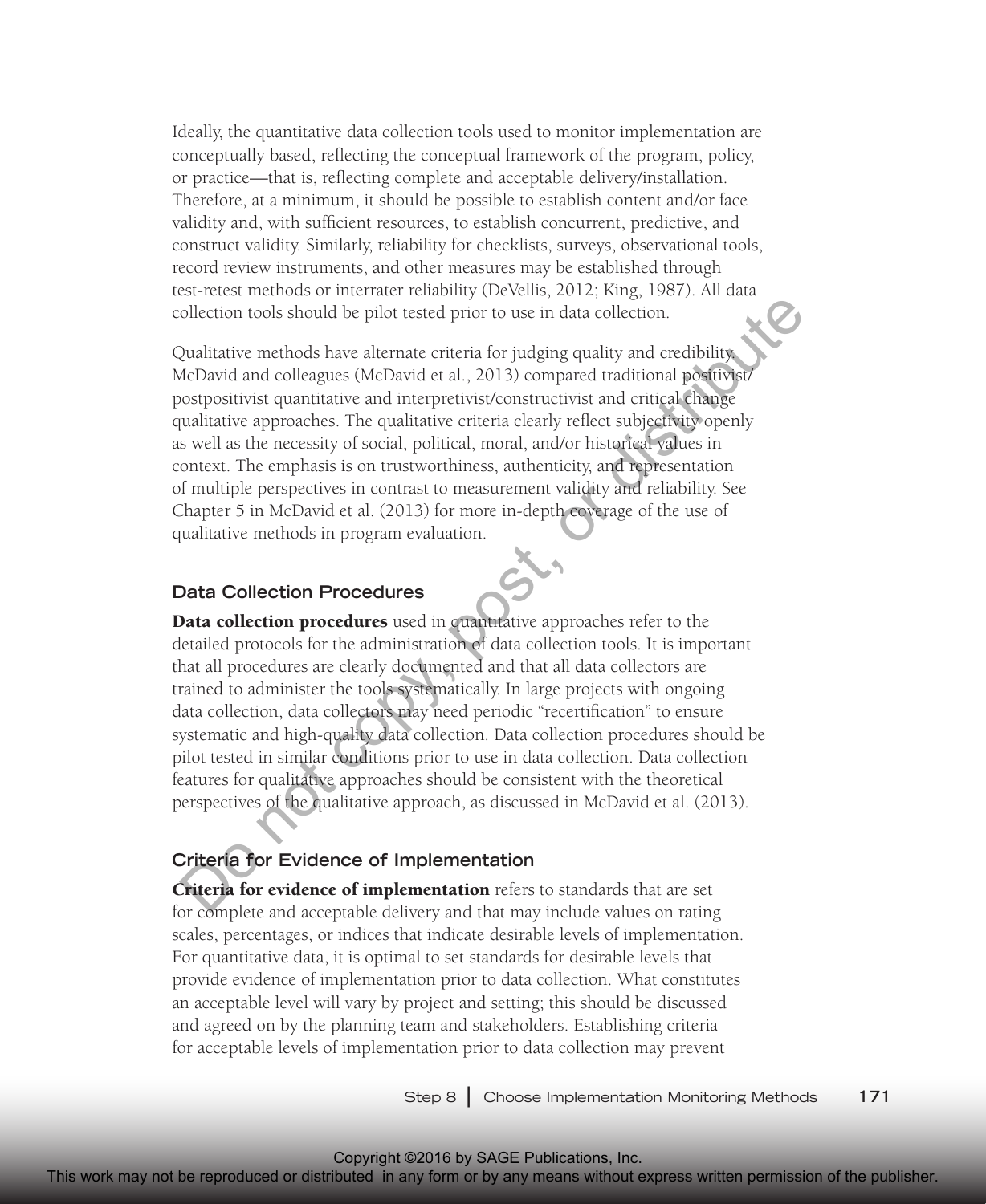problems such as collecting data that are not applicable or are difficult to interpret and therefore have little meaning or use.

At the most basic level, the planning team can set criteria for acceptable levels of implementation on individual quantitative data collection tools by determining acceptable score(s) on the rating scale. This should be informed by the meaning of the response options on the form. For example, in LEAP, there was a 4-point response scale that examined records for evidence of implementation of essential elements:  $0 = not$  found in records;  $1 = some$  activity documented;  $2 = organized$ activity documented; and  $3 =$  organized activity highly consistent with LEAP philosophy and theory. The planning team, working with stakeholders, set acceptable levels at 2 or higher, that is, any organized activity. Criteria for evidence of implementation may be revisited with caution in the analysis phase. It is not acceptable to manipulate criteria for evidence of implementation afterthe-fact to create a more or less favorable report of implementation. However, if the collected data have a restricted or skewed range so that reported ratings are 2s and 3s with no 0s and 1s, the planning team may wish to revisit the definition of the evidence level.

If there are multiple data sources with corresponding data collection tools examining the same program, policy, or practice element, the planning team will next examine or **triangulate** multiple data sources/tools that provide multiple perspectives on one program element. **Data triangulation** refers to using two or more data sources to examine evidence of implementation. Similarly, if the program, policy, or practice has multiple elements within a component, criteria for evidence of implementation will need to be established at this level as well. In other words, the acceptable level of overall implementation when multiple data elements are triangulated must be determined to examine implementation of a program component (see Figure 8.1). Figure 8.1 illustrates how multiple tools can be used to assess each element of the program, policy, or practice, and then how multiple elements can contribute to understanding overall innovation implementation. Criteria for evidence of implementation are needed at each of these levels. elements. Or a computed or distributed or distributed in any form or by any means with  $\frac{1}{2}$  publisher any solution of the publisher and the publisher and the publisher of the publisher. This plane is a complete the p

The approach described above enables the planning team to determine implementation for program, policy, or practice components using multiple data sources and tools to assess evidence for complete and acceptable delivery/ installation of program, policy, or practice core elements. The purpose here is to illustrate the importance of thinking about criteria for evidence of implementation in a manner that reflects the complexity of the data.

Evidence of implementation can be determined for each component of a program (e.g., most to least implemented elements) and for each organization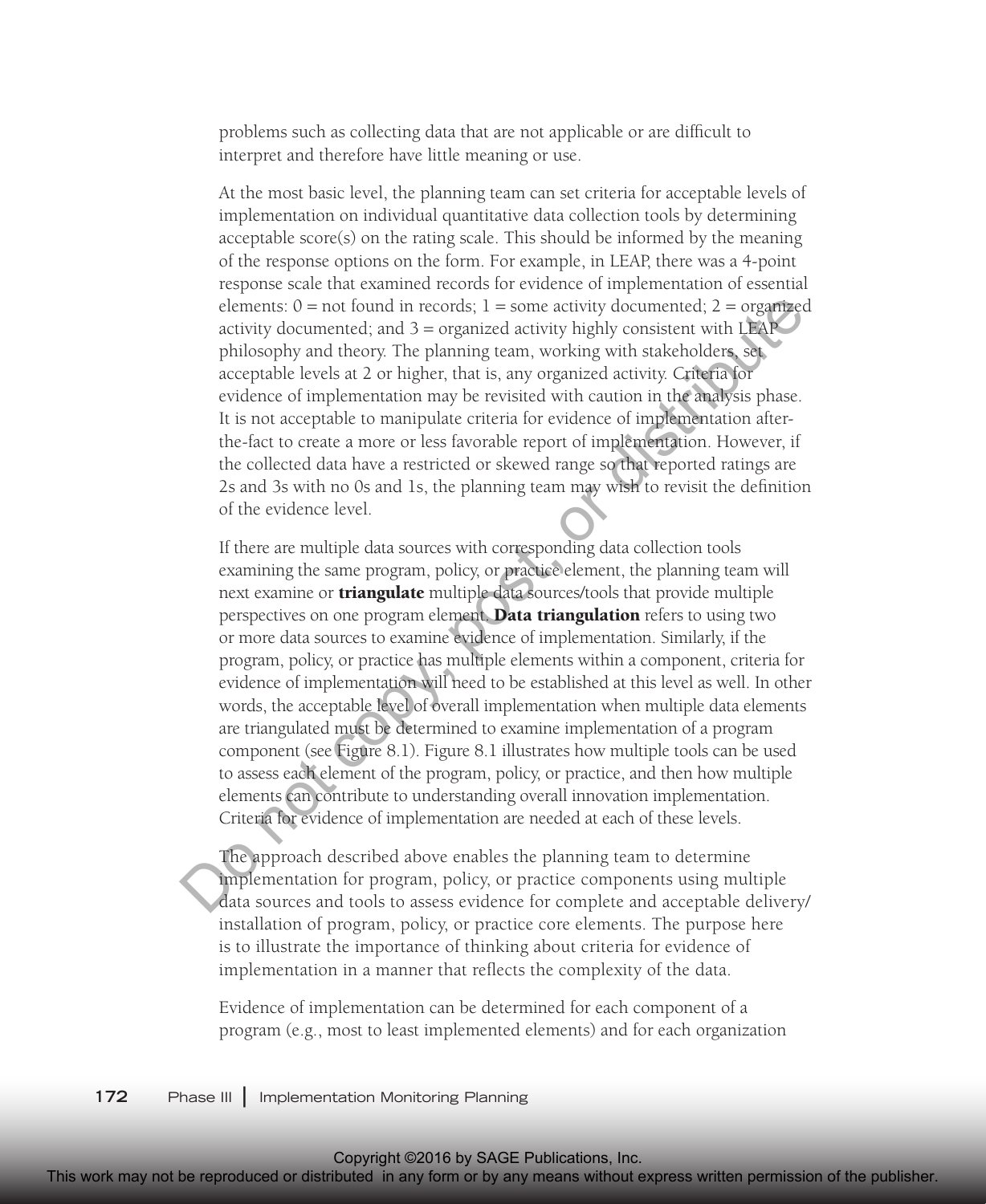or organizational unit (e.g., school- or classroom-level implementation). For example, in LEAP, we reported the most (Emphasizes lifelong physical) to least (Family involvement) implemented innovation elements, and classified each school into a "higher" and "lower" implementing category (Saunders, Ward, Felton, Dowda, & Pate, 2006).



## **Data Management**

Data management refers to the process of getting raw data, collected in the field, through the data entry process and into summarized form. It is important to plan carefully for this aspect of methodology, as poor data management can create tremendous amounts of unnecessary work. In the worst cases, poor data management can compromise data quality, rendering data useless. It is important in the planning stages, therefore, to determine preliminary procedures to ensure the needed resources are in place when data collection begins. These largely pertain to having sufficient time and qualified personnel. Data management will be discussed in more depth in Step 9.

#### **Data Analysis/Synthesis**

Quantitative **data analysis and synthesis** will be discussed in depth in Step 11. For planning purposes, it is important to determine preliminary approaches to conducting data analysis and synthesis. The specific analysis

Step 8 **|** Choose Implementation Monitoring Methods **173**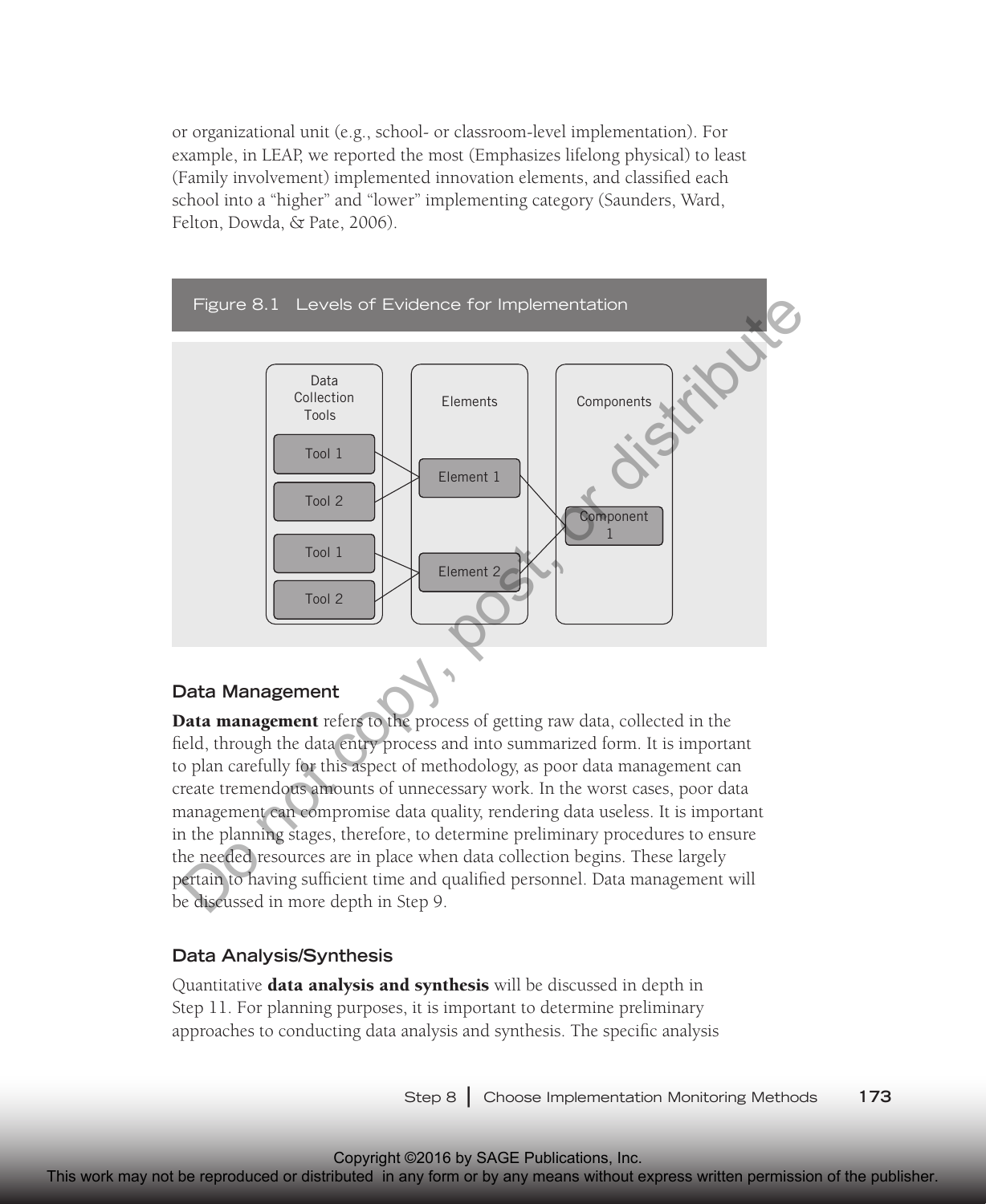or synthesis approach depends on the implementation monitoring questions, but often begins with descriptive data and basic statistical operations such as calculating means of multi-item scales, summing index scores, and triangulating multiple data sources (illustrated in Tables 8.5 and 8.6). Attention to this step prior to data collection can prevent collection of data that are difficult to summarize and can prompt planning about ways to meaningfully combine and synthesize large volumes of information. If large amounts of data accumulate prior to addressing this, the planning team will likely be overwhelmed.

After data are analyzed or synthesized, they should be put into a "digestible" form for stakeholders. Reporting and using data entails a description of how the information will be summarized, to whom it will be distributed, and for what specific purposes it will be used. Although reporting data to project staff and stakeholders and using the information are not methods per se, it is essential to think about how the data will be used as part of the planning process for methods. Thinking carefully about how this step can prevent collection of unnecessary information that will never be used.

# **Select multiple implementation monitoring methods for each implementation monitoring question.**

The recommended elements of the implementation monitoring plan for each component of the program, policy, or practice include at a minimum fidelity, completeness, and reach, and may also include dose received, recruitment documentation, and contextual factor documentation. Each program, policy, or practice component may have different implementation monitoring plan elements and different methods; therefore, each must be addressed in the implementation monitoring plan. For example, in a school-based program, one component may target students, and another, the students' parents/guardians. The elements that constitute fidelity, completeness, reach, and context, as well as approaches to recruitment, will likely differ between these two components of the innovation. First control is a complementation of the reproduced or distributed in any form of the publisher. Although the reproduced in any form or by any the publisher. Secondary of the publisher. Secondary produced in any form or

Planning begins with an implementation monitoring question and consideration of complete and acceptable delivery/installation. The final implementation monitoring plan is the culmination of an iterative process in which the planning team considers implementation monitoring resources, program characteristics, and setting characteristics as implementation monitoring questions and methods are refined and prioritized (see Figure 8.2).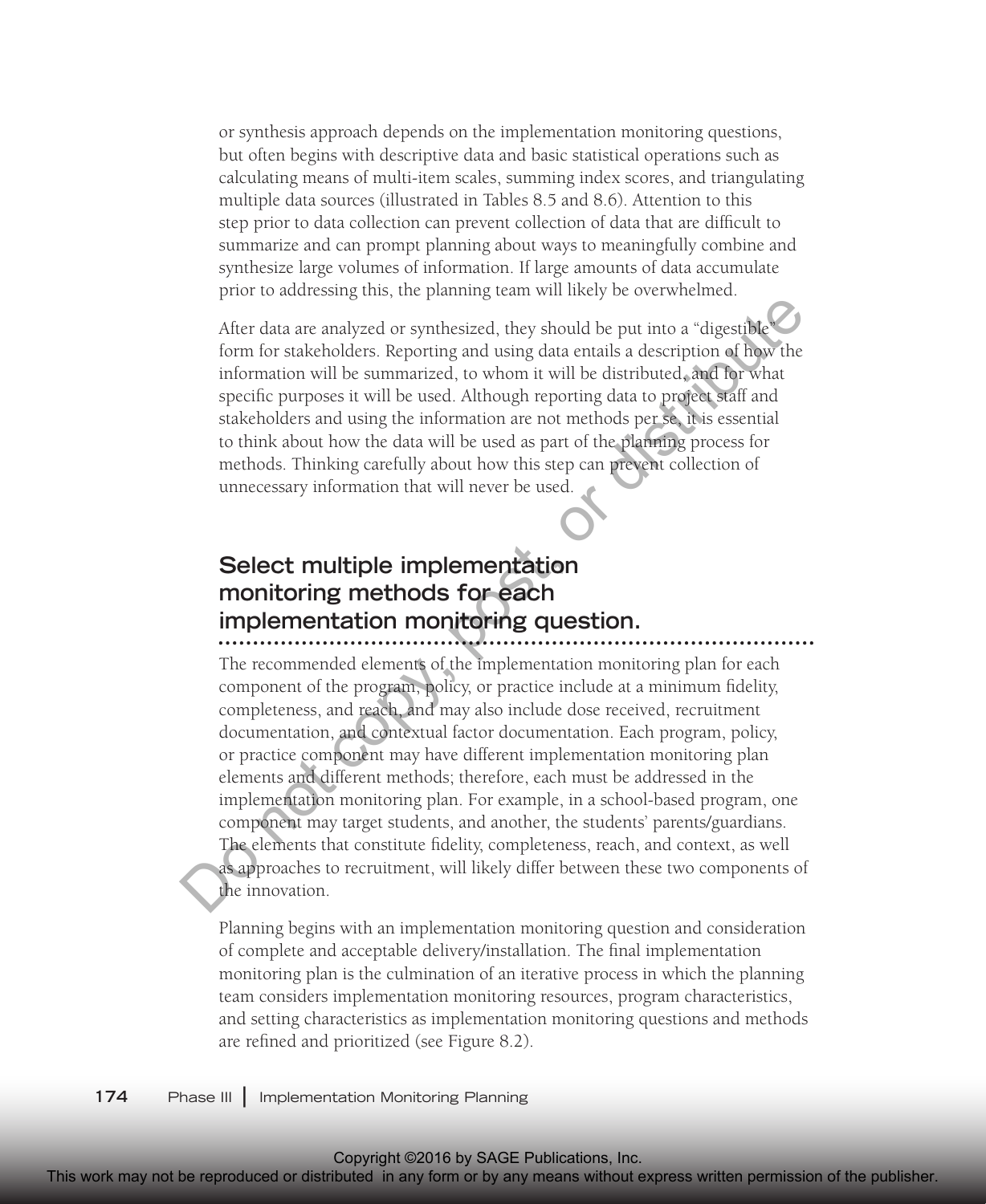This section will highlight developing data collection tools and establishing criteria for evidence of implementation, as the planning team often finds these elements of the comprehensive plan challenging.



## **Data Collection Tools**

The identification or development of data collection instruments should be guided by complete and acceptable delivery/installation. In LEAP, the essential elements that characterized LEAP PE and the healthy school environment were assessed using multiple quantitative data collection tools including rating scales, checklist observation of the environment and classroom activities, and review of written records and documentation using a rating scale (Saunders et al., 2006). In essence, the LEAP essential elements, which reflected complete and acceptable installation of the LEAP intervention, served as a framework for instrument development. For example, one of the essential elements for instructional practice was gender separation in physical education (PE). Accordingly, items appropriate to staff rating scales, observational checklists, and record review rating scales were developed based on this item (see Table 8.4). Multiple data collection methods and sources are recommended due to the complexity of settings and the genuinely varying perspectives of different stakeholders (Bouffard et al., 2003; Helitzer et al., 2000; Resnicow et al., 1998). Prior to use, all instruments should be pilot tested and all data collectors trained in their use. Dhostop implementation (considered in any form or distributed in any form or between the reproduced in any form or be reproduced in any means with consideration (a)  $\frac{1}{2}$  consider the publisher or distributed in a com

Worksheet 8.1 provides a template for choosing and summarizing data sources and tools, including rating scales for implementation monitoring, based on the conceptual definition of complete and acceptable delivery/installation.

Step 8 **|** Choose Implementation Monitoring Methods **175**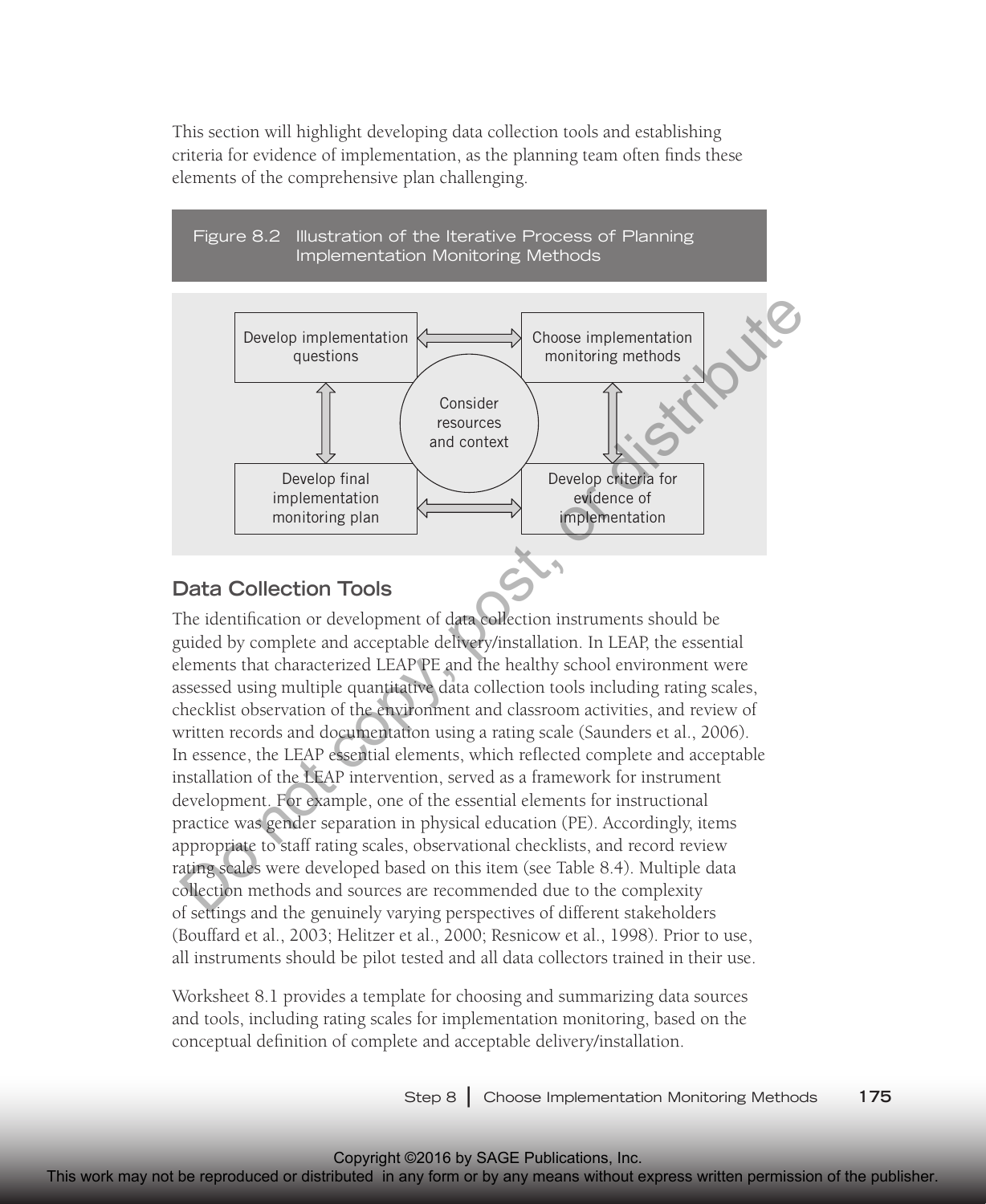Worksheet 8.1 Data Sources, Sampling, and Tools Based on the Definitions of Complete and Acceptable Delivery/Installation of the Innovation

| <b>Element and Definition of Complete</b><br>and Acceptable Delivery/Installation | Data Sources/<br><b>Sampling</b> | <b>Tools and Rating</b><br><b>Scale</b> | <b>Sample Items</b> |
|-----------------------------------------------------------------------------------|----------------------------------|-----------------------------------------|---------------------|
| Component A-Fidelity                                                              |                                  |                                         |                     |
| Component A-Completeness                                                          |                                  |                                         |                     |
| Component B-Fidelity                                                              |                                  |                                         |                     |
| Component B-Completeness                                                          |                                  |                                         |                     |

## **LEAP Case Illustration**

Table 8.4 summarizes data sources and tools used in the LEAP project; all tools were based on the LEAP essential elements (Saunders et al., 2006).

## **Criteria for Evidence of Implementation**

Criteria for what constitutes evidence of implementation are established through a series of steps that begin with determining the criteria for a single data source and then for multiple data sources used to monitor implementation of an essential or core program, policy, or practice element, defined by complete and acceptable delivery/installation. If an innovation component is made up of multiple elements, then criteria must be set at this level, also. This process is repeated for all components; criteria can also be set for the number of components that define complete and acceptable overall implementation. Comparent B. Tristile,<br>
Comparent B. Consultation<br>
The R. S. summarizes data searces and tools used in the LEAP project; all tools<br>
were based on the LEAP essential elements (Somphartation)<br>
Criticalis for what consisting

## **LEAP Case Illustration**

This sequence of steps will be illustrated by the assessment of longterm implementation or sustainability of instructional practices in LEAP (Saunders et al., 2012). There were seven essential elements comprising complete and acceptable delivery/installation of instructional practice in LEAP. Specifically, the LEAP PE elements were gender separation, fun classes, physically active classes, appropriate teaching methods, teaching behavioral skills, lifelong physical activity emphasis, and noncompetitive physical activity included.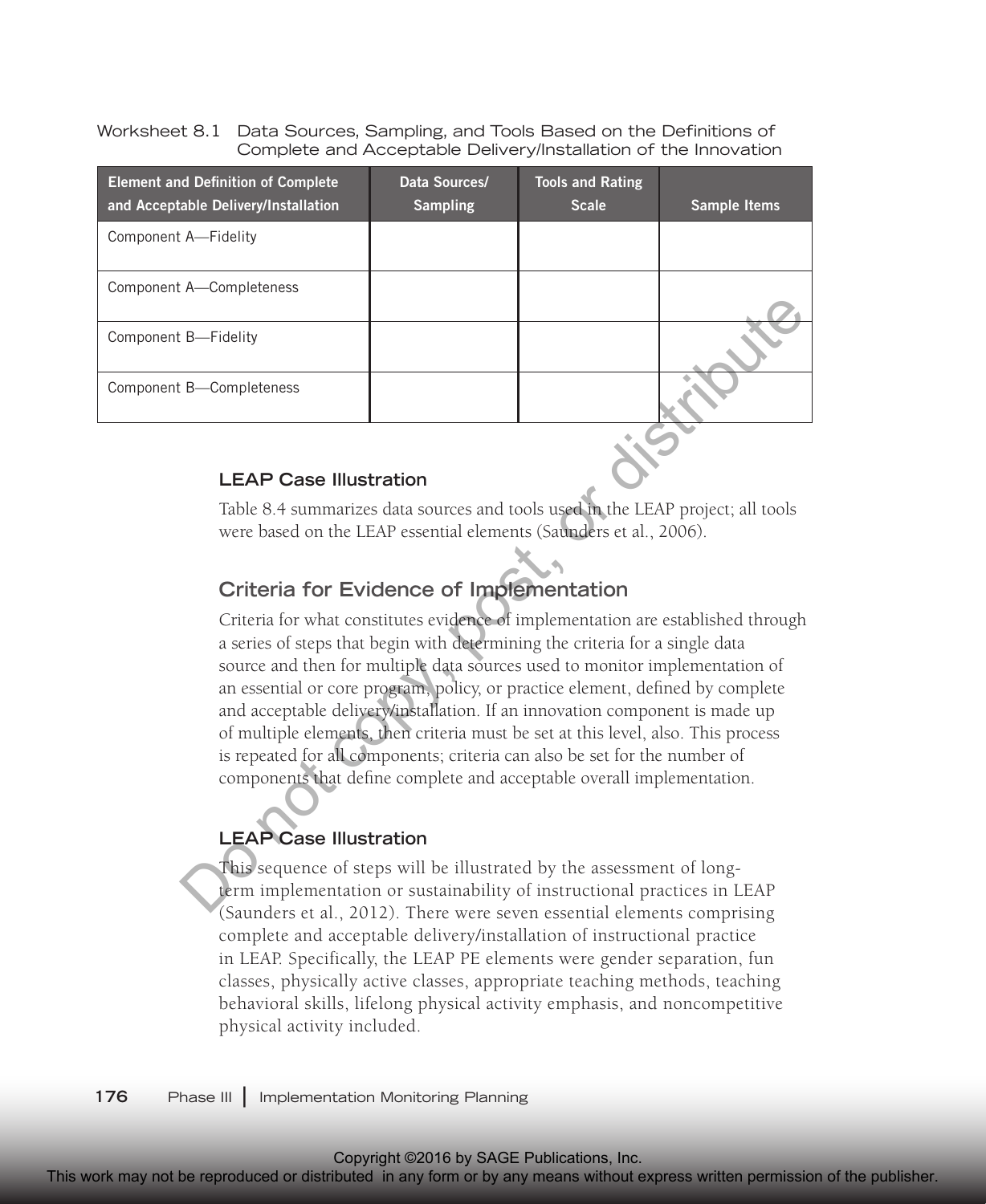#### Table 8.4 LEAP Data Sources and Tools Based on the Definitions of Complete and Acceptable Delivery/Installation of the Innovation

| <b>Element and Definition of</b><br><b>Complete and Acceptable</b><br>Delivery/Installation                                                                                                                                                                                                                                                                                                                                                                                                                                    | <b>Data Sources</b>                                                                                                                                                                                                                                     | <b>Tools and Rating Scale</b>                                                                                                                                                                                                                                                                                                                                                                                   | <b>Sample Items</b>                                                                                                                                                                                                                                                                                                                                                                                                                               |
|--------------------------------------------------------------------------------------------------------------------------------------------------------------------------------------------------------------------------------------------------------------------------------------------------------------------------------------------------------------------------------------------------------------------------------------------------------------------------------------------------------------------------------|---------------------------------------------------------------------------------------------------------------------------------------------------------------------------------------------------------------------------------------------------------|-----------------------------------------------------------------------------------------------------------------------------------------------------------------------------------------------------------------------------------------------------------------------------------------------------------------------------------------------------------------------------------------------------------------|---------------------------------------------------------------------------------------------------------------------------------------------------------------------------------------------------------------------------------------------------------------------------------------------------------------------------------------------------------------------------------------------------------------------------------------------------|
| LEAP PE: Characterized by<br>Gender separation<br>Fun classes<br>Physically active classes<br>Appropriate teaching<br>methods<br>Teaching behavioral skills<br>$\qquad \qquad -$<br>Lifelong physical activity<br>emphasized<br>Noncompetitive physical<br>activity included<br>Healthy School Environment:<br>Characterized by<br>School administrator<br>support for physical<br>activity promotion<br>Active school physical<br>$\qquad \qquad -$<br>activity team<br>Physical activity-promoting<br>messages in the school | Written records<br>maintained<br>by LEAP staff<br>including training<br>activities,<br>training<br>attendance,<br>field notes,<br>school files, and<br>communication<br>Observation<br>of physical<br>education (PE)<br>class and school<br>environment | Record Review (35-item<br>rating scale)<br>$0 = not found in records$<br>$1 =$ documents indicate.<br>some activity<br>$2 =$ documents indicate<br>organized activity<br>$3 = documents$<br>indicated organized<br>activity that is highly<br>consistent with LEAP<br>theory<br>Observational checklist<br>(25 items)<br>$0 = no$ or none<br>$1 =$ sometimes<br>$2 =$ most of the time<br>$3 =$ all of the time | Rate evidence for:<br>Instruction<br>Lifelong physical<br>activity is emphasized<br>Teaching behavioral<br>skills<br>Environment<br>- School physical<br>activity team<br>Administrative support<br>for physical activity<br><i>Instruction</i><br>Students are organized<br>into small, enduring<br>groups<br>Environment<br>$\equiv$<br>Girls are linked to<br>out-of-class physical<br>activity opportunities<br>via school media<br>messages. |
|                                                                                                                                                                                                                                                                                                                                                                                                                                                                                                                                | <b>LEAP</b> staff<br>made systematic<br>assessments<br>based on<br>observation<br>and results<br>documented in<br>written records.                                                                                                                      | LEAP Criteria (36-item<br>rating scale)<br>$0 = no$<br>$1 =$ partially<br>$2 = yes$ , completely                                                                                                                                                                                                                                                                                                                | <i>Instruction</i><br>Are noncompetitive<br>activities included in<br>PE?<br>Environment<br>- Does school have an<br>active wellness team?                                                                                                                                                                                                                                                                                                        |
| Source: Adapted from Saunders et al. (2006).                                                                                                                                                                                                                                                                                                                                                                                                                                                                                   | Step $8$                                                                                                                                                                                                                                                | Choose Implementation Monitoring Methods                                                                                                                                                                                                                                                                                                                                                                        | 177                                                                                                                                                                                                                                                                                                                                                                                                                                               |
| This work may not be reproduced or distributed in any form or by any means without express written permission of the publisher.                                                                                                                                                                                                                                                                                                                                                                                                | Copyright ©2016 by SAGE Publications, Inc.                                                                                                                                                                                                              |                                                                                                                                                                                                                                                                                                                                                                                                                 |                                                                                                                                                                                                                                                                                                                                                                                                                                                   |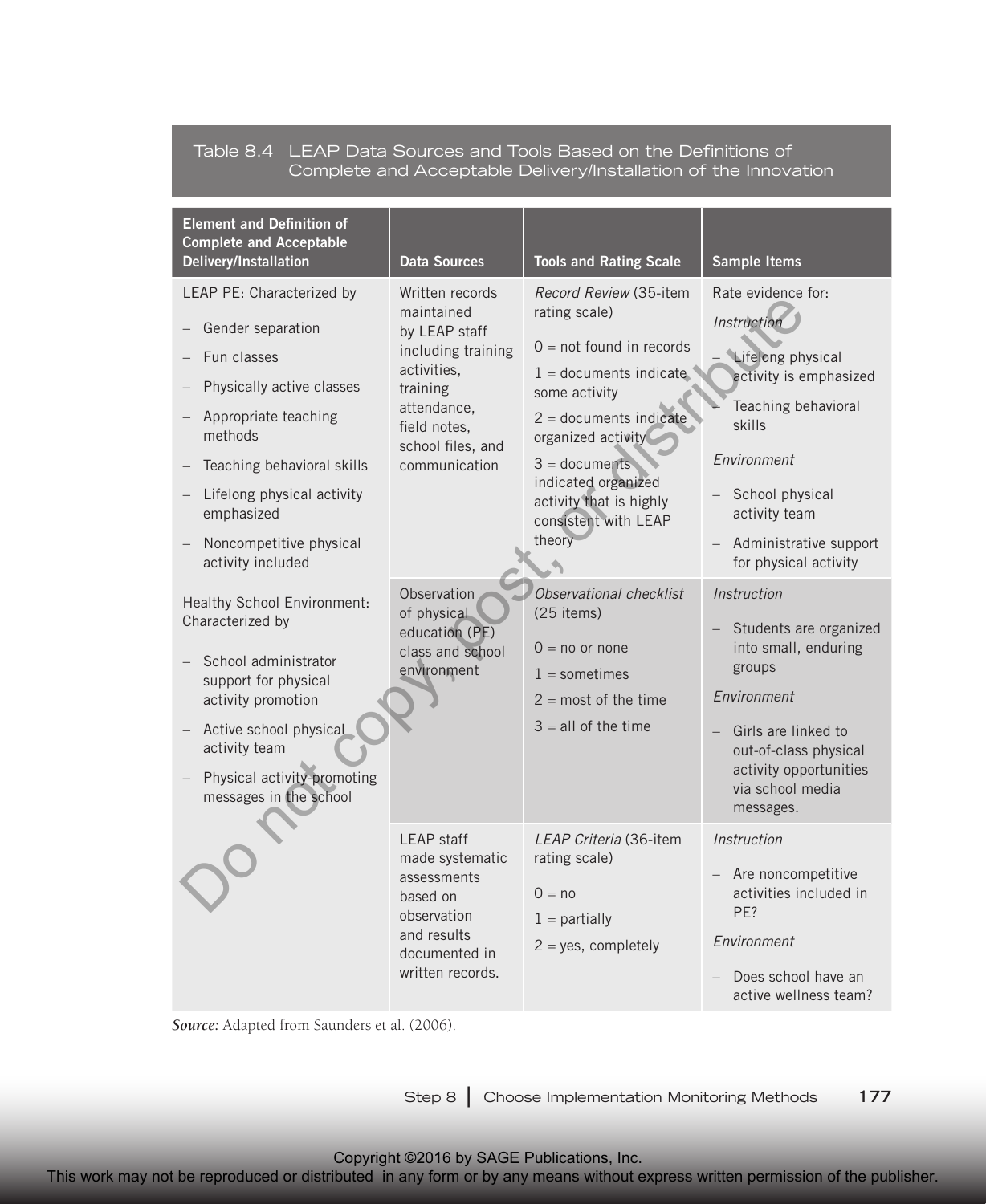The active LEAP intervention had concluded several years prior to this implementation assessment; therefore, LEAP intervention staff were not available as data sources. Instead, the LEAP planning team used both qualitative and quantitative methods to tap into evidence of possible sustained implementation. Specifically, qualitative methods included interviews of PE teachers and focus groups of ninth-grade girls currently in PE classes. Many, but not all, of the PE teachers were involved with LEAP in prior years. As expected, none of the ninth-grade girls interviewed during the follow-up period had been exposed to the LEAP intervention during its active phase. The observational tool used to observe the ninth-grade PE class was identical to the quantitative tool used for the active intervention.

#### **Single Data Collection Tool**

An essential element was considered to be present if it was observed "most" or "all" of the time (i.e., rated 2 or 3 on the observational checklist) or identified in transcripts of focus groups or interviews by two independent coders.

### **Multiple Data Collection Tools**

An instructional essential element was considered to be present in the school if two of the three data sources (observational checklist, focus groups, interviews) identified the element.

#### **Multiple Essential Elements**

LEAP-like instructional practices were considered to be present in a school if a majority (four out of seven) of the instructional essential elements were present.

Figure 8.3 applies this multilayer, multistep process illustrated in Figure 8.1 to LEAP.

Showing the results of this process will illustrate how to define criteria for evidence of implementation. Presenting data in tables and applying the criteria are part of data analysis/synthesis and will be discussed in more depth in Step 11. Table 8.5 presents the data from the three data sources (numbered 1, 2, and 3) by school (lettered A through K) and by essential element (left-hand column). A check is placed in each cell column when data from a data collection tool provides evidence of implementation using the criteria described above. From this table, the patterns of implementation by school and by component become clear. For example, in School A, for the essential element "gender separation in physical education," the PE teacher interview, former LEAP team players interview, and ninth-grade PE observation met the criteria and therefore provided evidence for implementation of this element at follow-up. The 1238 measure may not be reproduced or distributed in any form or by any means without express with the publishers of the reproduced or distributed in any means a mean of the publishers of the publishers was a mean of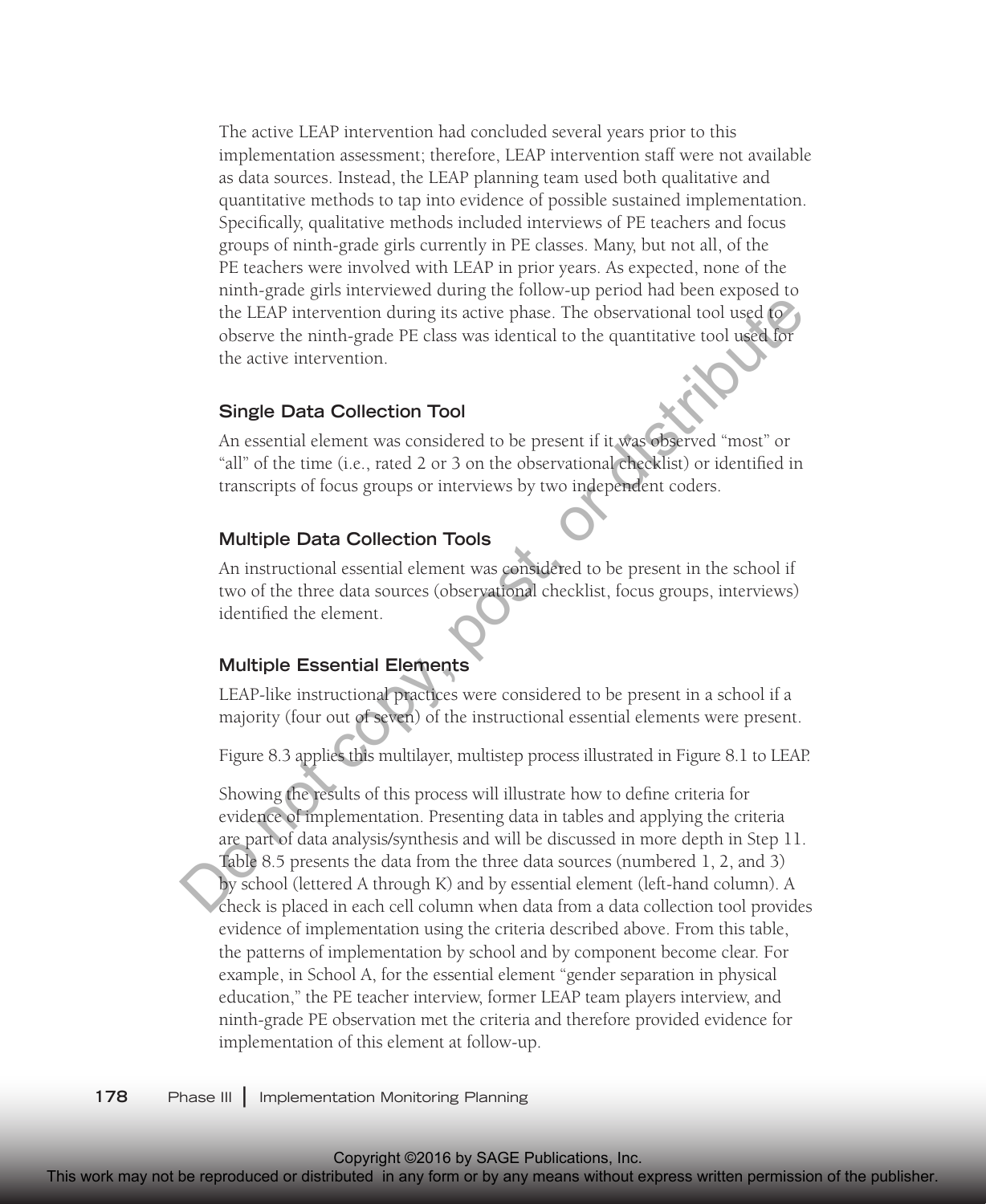#### Figure 8.3 Levels of Evidence for Implementation for One Component in LEAP



If the planning team requires only an assessment of overall implementation at the organizational level, without consideration of specific essential elements or components, another strategy is to use information from all data sources to rank order organizations based on scores on quantitative data collection tools. LEAP implementation assessment at the close of the active intervention illustrates this approach (Ward et al., 2006). Multiple data sources and quantitative data collection instruments were used to assess instructional practices as well as the school environment.

Each school received a mean scale score for each of four data collection tools with all items combined, and schools were ranked based on the scores; that is, each school received four rankings, one for each data source. These data were considered ordinal rather than numeric. Therefore, criteria for evidence of implementation was defined as the top two-thirds of schools for a given data source; schools consistently ranked in the top two-thirds were considered "higher implementers," whereas schools consistently ranked in the bottom third were considered "lower implementers." The results of this process illustrate the application of criteria for evidence of implementation (see Table 8.6). Note that the school codes presented in Table 8.6 are not the same as the school codes in Table 8.5, although many of the same schools were involved.

Step 8 **|** Choose Implementation Monitoring Methods **179**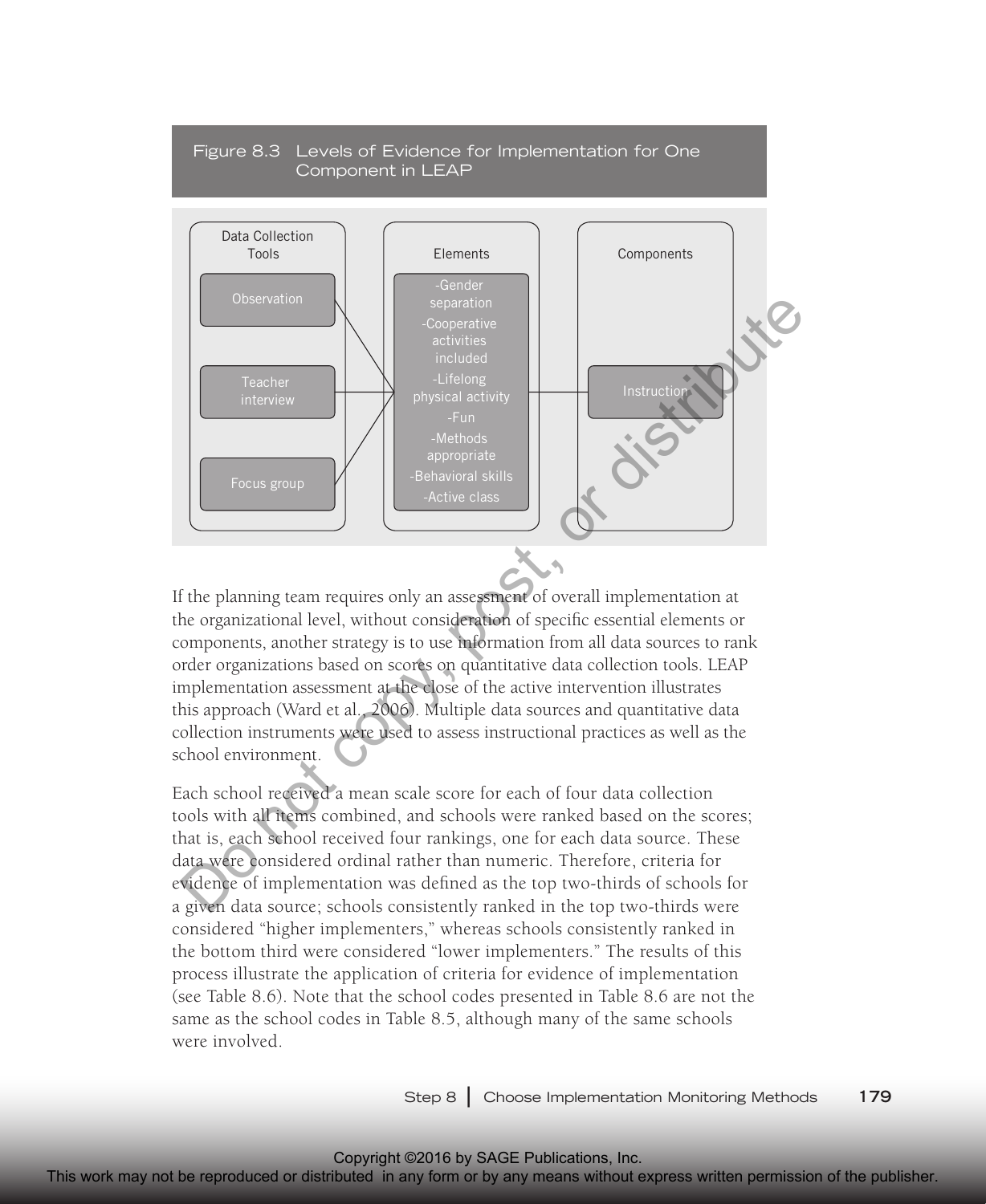|                                                                                                                 |                                      |                      | $\omega$                               |                                              |                               | $\checkmark$                               |                                          | ↘                            | ↘                                         |                                          |                                                                                                                                                                                                                                                                  |
|-----------------------------------------------------------------------------------------------------------------|--------------------------------------|----------------------|----------------------------------------|----------------------------------------------|-------------------------------|--------------------------------------------|------------------------------------------|------------------------------|-------------------------------------------|------------------------------------------|------------------------------------------------------------------------------------------------------------------------------------------------------------------------------------------------------------------------------------------------------------------|
|                                                                                                                 |                                      | $\leq$               | $\overline{\mathbf{c}}$                | ↘                                            | ↘                             | ↘                                          | ↘                                        | ↘                            |                                           |                                          |                                                                                                                                                                                                                                                                  |
|                                                                                                                 |                                      |                      | $\overline{\phantom{0}}$               | $\checkmark$                                 | $\checkmark$                  | $\checkmark$                               | ↘                                        | $\checkmark$                 |                                           | $\searrow$                               |                                                                                                                                                                                                                                                                  |
|                                                                                                                 |                                      |                      | $\infty$                               |                                              |                               | $\checkmark$                               | ↘                                        |                              | $\checkmark$                              |                                          |                                                                                                                                                                                                                                                                  |
|                                                                                                                 |                                      | ∍                    | $\overline{\mathbf{c}}$                |                                              |                               |                                            |                                          |                              |                                           |                                          |                                                                                                                                                                                                                                                                  |
|                                                                                                                 |                                      |                      | $\blacksquare$                         | ↘                                            | ↘                             |                                            | ↘                                        | ↘                            |                                           | ↘                                        |                                                                                                                                                                                                                                                                  |
|                                                                                                                 |                                      |                      | $\infty$                               |                                              | ↘                             |                                            |                                          | ↘                            | ↘                                         | ↘                                        |                                                                                                                                                                                                                                                                  |
|                                                                                                                 |                                      |                      | $\overline{\mathbf{v}}$                |                                              | $\checkmark$                  | ↘                                          | ↘                                        | ↘                            |                                           |                                          |                                                                                                                                                                                                                                                                  |
|                                                                                                                 |                                      |                      | $\overline{\phantom{0}}$               |                                              |                               | $\checkmark$                               | ↘                                        |                              |                                           |                                          |                                                                                                                                                                                                                                                                  |
|                                                                                                                 |                                      |                      | $\infty$                               |                                              |                               | ↘                                          | ↘                                        | ↘                            |                                           |                                          |                                                                                                                                                                                                                                                                  |
|                                                                                                                 |                                      | z                    | $\overline{N}$                         |                                              | ↘                             | $\checkmark$                               | $\checkmark$                             | $\checkmark$                 |                                           |                                          |                                                                                                                                                                                                                                                                  |
|                                                                                                                 |                                      |                      | $\blacksquare$                         |                                              |                               |                                            | ↘                                        |                              |                                           |                                          |                                                                                                                                                                                                                                                                  |
|                                                                                                                 |                                      |                      | $\omega$                               |                                              | ↘                             |                                            | ↘                                        |                              |                                           | ↘                                        |                                                                                                                                                                                                                                                                  |
|                                                                                                                 | Schools (A-K) and Data Sources (1-3) | G                    | $\mathbf{\tilde{z}}$<br>$\blacksquare$ | ↘<br>$\checkmark$                            | ↘                             | ↘                                          | ↘                                        |                              |                                           |                                          |                                                                                                                                                                                                                                                                  |
|                                                                                                                 |                                      |                      | $\infty$                               |                                              | ↘<br>$\checkmark$             | $\checkmark$<br>$\checkmark$               | $\checkmark$<br>$\overline{\phantom{0}}$ |                              | ↘                                         | ↘                                        |                                                                                                                                                                                                                                                                  |
|                                                                                                                 |                                      | u,                   | $\overline{a}$                         |                                              |                               |                                            |                                          |                              |                                           |                                          |                                                                                                                                                                                                                                                                  |
|                                                                                                                 |                                      |                      | Η                                      |                                              |                               | ↘                                          |                                          |                              |                                           | ↘                                        |                                                                                                                                                                                                                                                                  |
|                                                                                                                 |                                      |                      | $\overline{5}$                         |                                              |                               |                                            |                                          | ↘                            | ↘                                         | $\checkmark$                             |                                                                                                                                                                                                                                                                  |
|                                                                                                                 |                                      | ш                    | $\overline{a}$                         |                                              |                               |                                            |                                          |                              |                                           |                                          |                                                                                                                                                                                                                                                                  |
|                                                                                                                 |                                      |                      | Η                                      |                                              |                               |                                            | ↘                                        |                              |                                           |                                          |                                                                                                                                                                                                                                                                  |
|                                                                                                                 |                                      |                      | $\infty$                               |                                              |                               |                                            | ↘                                        |                              | ↘                                         | $\checkmark$                             |                                                                                                                                                                                                                                                                  |
|                                                                                                                 |                                      | $\Box$               | $\mathbf{\Omega}$                      | $\checkmark$                                 |                               | $\check{ }$                                | ↘                                        | ↘                            | ↘                                         |                                          |                                                                                                                                                                                                                                                                  |
|                                                                                                                 |                                      |                      | T,                                     |                                              |                               | $\overline{\phantom{0}}$                   | $\overline{\phantom{0}}$                 | $\checkmark$                 |                                           | ↘                                        |                                                                                                                                                                                                                                                                  |
|                                                                                                                 |                                      |                      | $\infty$                               |                                              |                               |                                            |                                          | ↘                            | ↘                                         | $\searrow$                               |                                                                                                                                                                                                                                                                  |
|                                                                                                                 |                                      | $\ddot{\mathbf{c}}$  | $\mathbf{\Omega}$                      |                                              |                               |                                            |                                          |                              |                                           |                                          |                                                                                                                                                                                                                                                                  |
|                                                                                                                 |                                      |                      | $\blacksquare$                         |                                              |                               |                                            |                                          |                              |                                           |                                          |                                                                                                                                                                                                                                                                  |
|                                                                                                                 |                                      |                      | $\infty$<br>$\overline{a}$             |                                              | ↘<br>$\overline{\phantom{0}}$ |                                            | ↘                                        | ↘                            | $\checkmark$                              | $\overline{\phantom{0}}$                 |                                                                                                                                                                                                                                                                  |
|                                                                                                                 |                                      | $\bf{m}$             |                                        | ↘                                            |                               | ↘                                          | ↘                                        | $\checkmark$                 |                                           |                                          |                                                                                                                                                                                                                                                                  |
| ng Multiple Data Sources to Establish Evidence of Implementation for Instructional<br>nponent of LEAP by School |                                      |                      | $\overline{\mathbf{r}}$<br>$\omega$    | ↘<br>$\checkmark$                            |                               | ↘                                          | ↘<br>↘                                   | $\checkmark$<br>$\checkmark$ |                                           | ↘<br>$\checkmark$                        |                                                                                                                                                                                                                                                                  |
| l<br>O<br><b>USI</b>                                                                                            |                                      | $\blacktriangleleft$ | $\mathbf{\Omega}$                      | ↘                                            | ↘                             | ↘                                          | ↘                                        | ↘                            | ↘                                         |                                          |                                                                                                                                                                                                                                                                  |
|                                                                                                                 |                                      |                      | $\overline{\phantom{0}}$               | $\checkmark$                                 |                               | ↘                                          |                                          |                              |                                           |                                          |                                                                                                                                                                                                                                                                  |
| $\frac{1}{8}$                                                                                                   |                                      |                      |                                        |                                              |                               |                                            |                                          |                              |                                           |                                          |                                                                                                                                                                                                                                                                  |
|                                                                                                                 |                                      |                      |                                        | (PE) classes                                 | activities are<br>Cooperative | emphasized                                 | Classes are                              | methods are<br>appropriate   |                                           |                                          | = PE teacher interview; 2 = former LEAP team players interview; 3 = ninth-grade PE observation<br>= evidence for presence of the indicated element for a given data source<br>Shaded = strong evidence for implementation<br>Source: From Saunders et al. (2012) |
| Table                                                                                                           |                                      | Essentia             | Element                                | education<br>separate<br>physical<br>Gender- | included                      | activity is<br>Lifelong<br>physical        | enjoyable<br>fun and                     | Teaching                     | <b>Behavioral</b><br>skills are<br>taught | At least<br>50% of<br>class is<br>active |                                                                                                                                                                                                                                                                  |
|                                                                                                                 |                                      |                      |                                        |                                              |                               |                                            |                                          |                              |                                           |                                          |                                                                                                                                                                                                                                                                  |
|                                                                                                                 |                                      |                      |                                        |                                              |                               |                                            |                                          |                              |                                           |                                          |                                                                                                                                                                                                                                                                  |
| 180                                                                                                             |                                      |                      |                                        |                                              |                               |                                            |                                          |                              |                                           |                                          |                                                                                                                                                                                                                                                                  |
|                                                                                                                 |                                      |                      |                                        |                                              |                               |                                            |                                          |                              |                                           |                                          |                                                                                                                                                                                                                                                                  |
|                                                                                                                 |                                      |                      |                                        |                                              |                               | Copyright ©2016 by SAGE Publications, Inc. |                                          |                              |                                           |                                          |                                                                                                                                                                                                                                                                  |
|                                                                                                                 |                                      |                      |                                        |                                              |                               |                                            |                                          |                              |                                           |                                          | This work may not be reproduced or distributed in any form or by any means without express written permission of the publisher.                                                                                                                                  |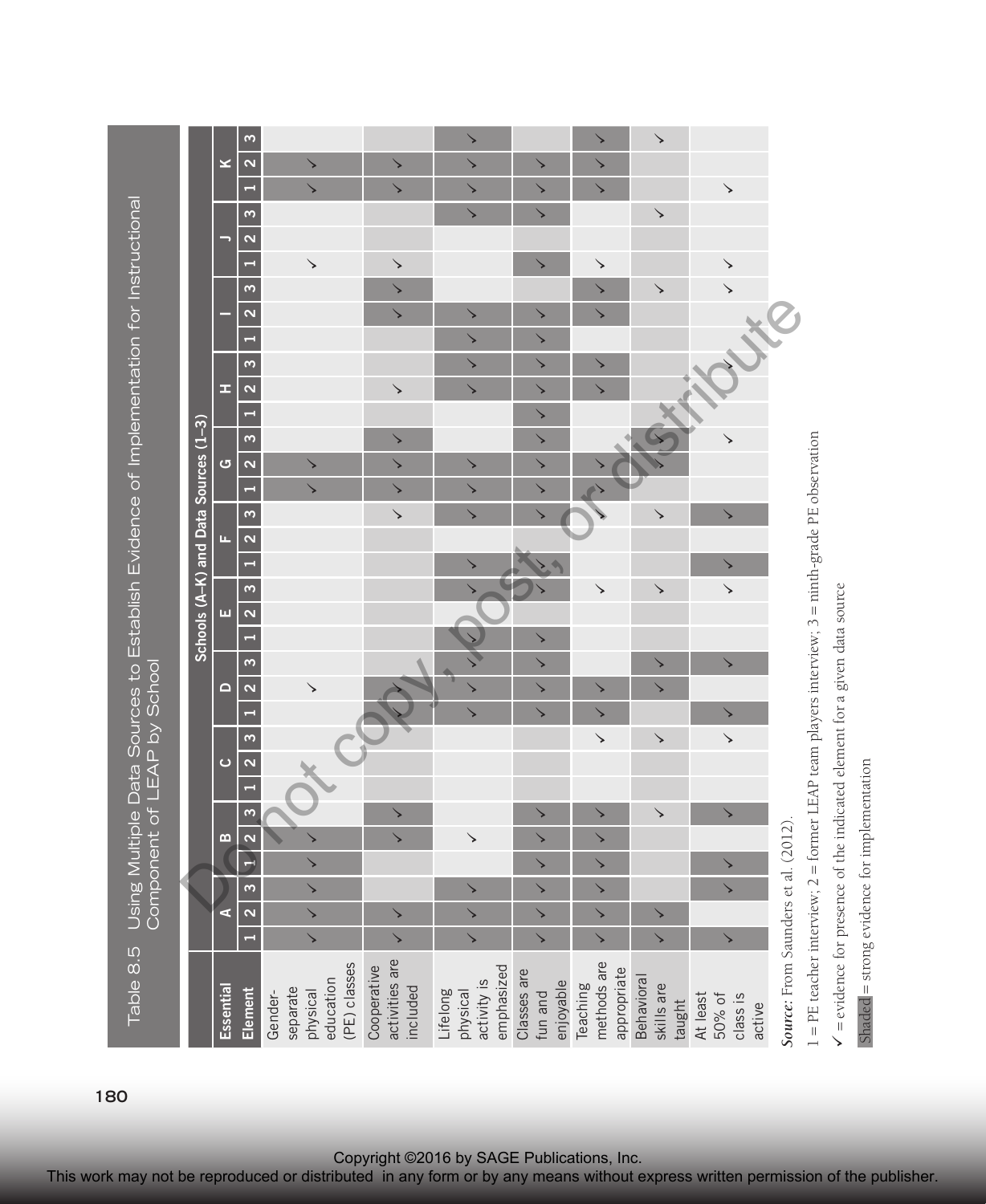## Table 8.6 LEAP Intervention Schools ( $n = 12$ ) Ranked From Highest to Lowest Index Score for Level of Implementation of Essential Elements (Year 2) Using Multiple Data Sources

| Rank                                                                                                                            | <b>Record Review</b>                                                                                                                                                                                                                                                                                                                                                                                                                                                                                                                                                                                 | <b>PE Observations</b>                     | <b>LEAP Criteria</b>                              | <b>LEAP Criteria PE</b> |
|---------------------------------------------------------------------------------------------------------------------------------|------------------------------------------------------------------------------------------------------------------------------------------------------------------------------------------------------------------------------------------------------------------------------------------------------------------------------------------------------------------------------------------------------------------------------------------------------------------------------------------------------------------------------------------------------------------------------------------------------|--------------------------------------------|---------------------------------------------------|-------------------------|
| $\mathbf 1$                                                                                                                     | G                                                                                                                                                                                                                                                                                                                                                                                                                                                                                                                                                                                                    | G                                          |                                                   | C, G, L                 |
| $\mathbf{2}$                                                                                                                    | $\mathbb C$                                                                                                                                                                                                                                                                                                                                                                                                                                                                                                                                                                                          | L                                          | G                                                 | B, J                    |
| 3                                                                                                                               | A, B                                                                                                                                                                                                                                                                                                                                                                                                                                                                                                                                                                                                 | F                                          | C, J                                              | A, F                    |
| 4                                                                                                                               | F                                                                                                                                                                                                                                                                                                                                                                                                                                                                                                                                                                                                    | $\overline{A}$                             | B, I                                              | $\mathsf{H}$            |
| 5                                                                                                                               | $D^*$                                                                                                                                                                                                                                                                                                                                                                                                                                                                                                                                                                                                | B                                          |                                                   | $\mathsf{K}^\star$      |
| 6                                                                                                                               | J, L                                                                                                                                                                                                                                                                                                                                                                                                                                                                                                                                                                                                 | $\mathsf{D}^{\star}$                       |                                                   | $\mathsf{I}^\star$      |
| $\overline{7}$                                                                                                                  | $\mathsf{H}^\star$                                                                                                                                                                                                                                                                                                                                                                                                                                                                                                                                                                                   | J                                          |                                                   | $\mathsf{E}^\star$      |
| $\,8\,$                                                                                                                         | $\mathsf{K}^{\star},\ \mathsf{E}^{\star}$                                                                                                                                                                                                                                                                                                                                                                                                                                                                                                                                                            | $\mathbb C$                                | $K^*$                                             | $D^*$                   |
| 9                                                                                                                               | $\mathsf{I}^\star$                                                                                                                                                                                                                                                                                                                                                                                                                                                                                                                                                                                   | $ ^{\star}$                                | $H^*$                                             |                         |
| 10                                                                                                                              |                                                                                                                                                                                                                                                                                                                                                                                                                                                                                                                                                                                                      | $H^s$                                      | $E^*$                                             |                         |
| 11                                                                                                                              |                                                                                                                                                                                                                                                                                                                                                                                                                                                                                                                                                                                                      |                                            |                                                   |                         |
| 12                                                                                                                              |                                                                                                                                                                                                                                                                                                                                                                                                                                                                                                                                                                                                      |                                            |                                                   |                         |
|                                                                                                                                 | implementation monitoring plan.<br>The planning team is now ready to compile the final comprehensive<br>implementation monitoring plan, considering the level of resources, program<br>characteristics, and setting characteristics. Resource considerations include<br>the availability of qualified staff to develop and implement all aspects of the<br>implementation monitoring, as well as the time needed for planning; pilot<br>testing instruments and protocols; and collecting, entering, analyzing, and<br>reporting data. It is also important to consider how data collection might be |                                            |                                                   |                         |
|                                                                                                                                 | disruptive to program, policy, or practice implementation or the organization's<br>regular operations and might create excessive staff and/or respondent burden<br>Greater amounts of resources, including time, are needed for large and<br>complicated innovations characterized by multiple components, large numbers                                                                                                                                                                                                                                                                             |                                            | Step 8   Choose Implementation Monitoring Methods | 181                     |
|                                                                                                                                 |                                                                                                                                                                                                                                                                                                                                                                                                                                                                                                                                                                                                      |                                            |                                                   |                         |
| This work may not be reproduced or distributed in any form or by any means without express written permission of the publisher. |                                                                                                                                                                                                                                                                                                                                                                                                                                                                                                                                                                                                      | Copyright ©2016 by SAGE Publications, Inc. |                                                   |                         |

# **Compile the comprehensive implementation monitoring plan.**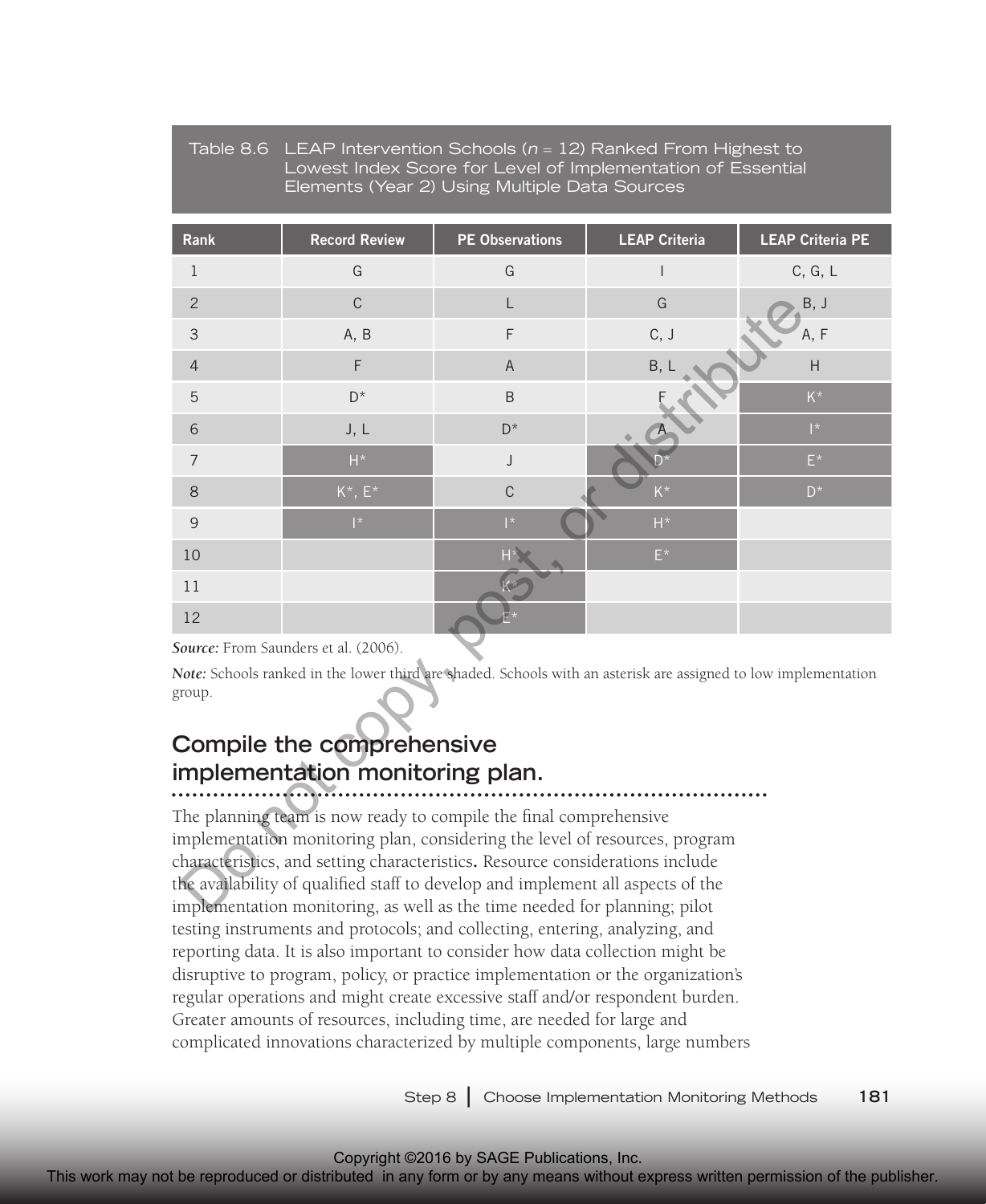of collaborators, and multiple geographic sites. It is best to be realistic about the amount of data that can be collected and used, given the level of resources available and the context.

In practice, elements of the implementation monitoring plan are developed individually and then summarized into a final, comprehensive plan. The draft plan will include a description of data sources, sampling, tools and procedures, timing of data collection, data synthesis, criteria, and reporting. Worksheet 8.2 provides a template for a comprehensive implementation monitoring plan.

## **LEAP Case Illustration**

Table 8.7 provides a LEAP example of a comprehensive implementation monitoring plan.

# **Organize the implementation monitoring plan using a logic model.**

This is an optimal time to use the logic model to organize the comprehensive evaluation plan. To do this, an additional row that specifies measures identified in the comprehensive implementation monitoring plan is added to the logic model figure from previous chapters. Use Worksheet 8.3 as a template for summarizing the comprehensive evaluation plan using the logic model. Anything that is worth evaluating should be in the logic model, and anything in the logic model should be evaluated. provides a template for a comprehensive implementation monitoring plan.<br>
This is a motionical ELN cosmole of a comprehensive implementation<br>
monitoring plan.<br> **Organize the implementation**<br> **Consequence the publisher comp** 

## **LEAP Case Illustration**

The LEAP logic model with rows for the comprehensive implementation monitoring plan is presented in Table 8.8.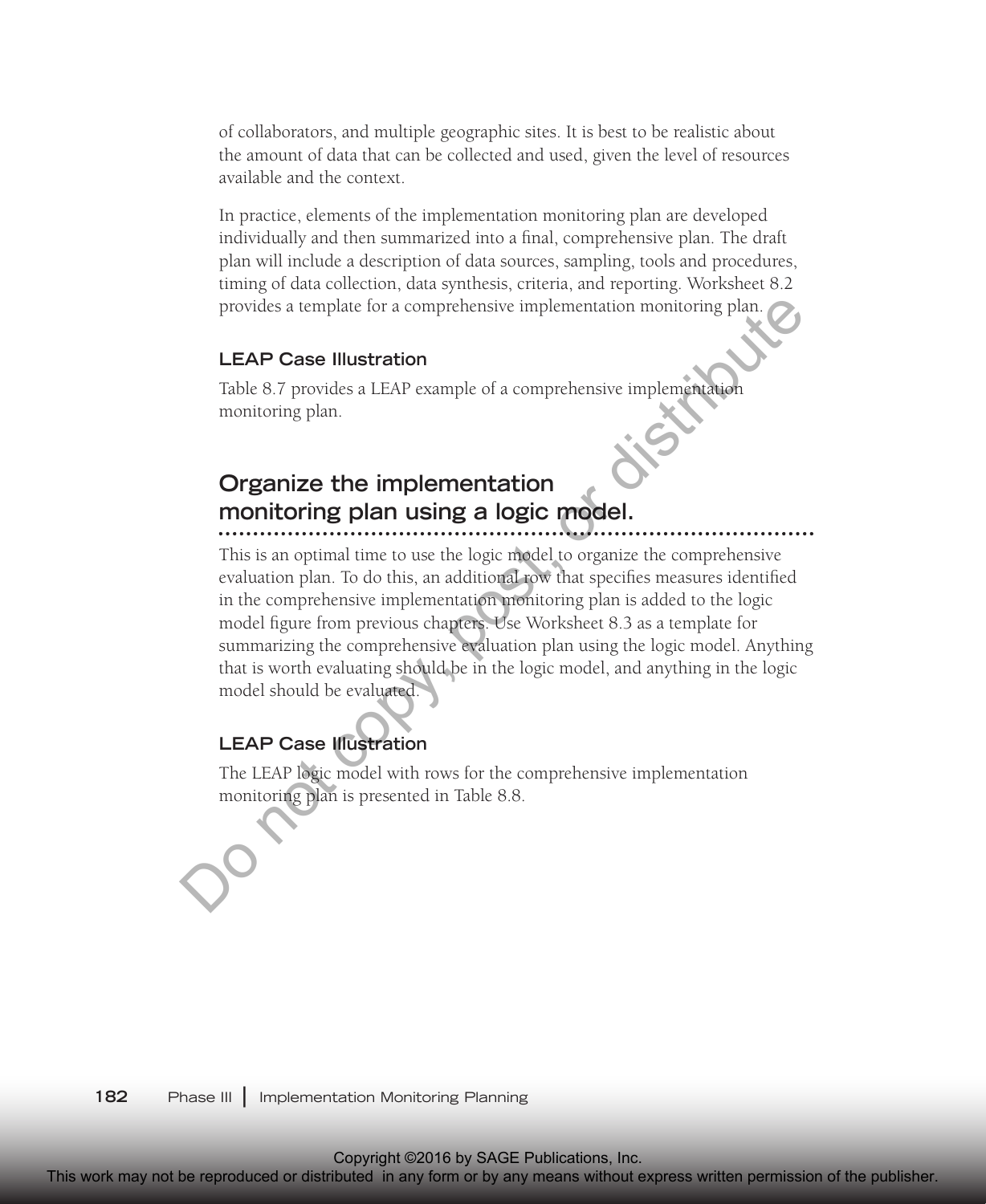|                                                            | <b>Reporting</b>                              |          |                |               |       |                                            |         |                                                                                                                                 |
|------------------------------------------------------------|-----------------------------------------------|----------|----------------|---------------|-------|--------------------------------------------|---------|---------------------------------------------------------------------------------------------------------------------------------|
|                                                            | Synthesis<br>Analysis/                        |          |                |               |       |                                            |         |                                                                                                                                 |
|                                                            | Implementation<br>Evidence of<br>Criteria for |          |                |               |       |                                            |         | JE                                                                                                                              |
|                                                            | Collection<br>of Data<br><b>Timing</b>        |          |                |               |       |                                            |         |                                                                                                                                 |
|                                                            | Procedures<br>Tools and                       |          |                |               |       |                                            |         |                                                                                                                                 |
|                                                            | <b>Sources</b><br>Data                        |          | ٠              |               |       |                                            |         |                                                                                                                                 |
|                                                            | <b>Sampling</b>                               |          |                |               |       |                                            |         |                                                                                                                                 |
| Template for Draft of Final Implementation Monitoring Plan | Implementation<br>Monitoring<br>Question      |          |                |               |       |                                            |         |                                                                                                                                 |
| Worksheet 8.2                                              |                                               | Fidelity | Dose delivered | Dose received | Reach | Recruitment                                | Context |                                                                                                                                 |
|                                                            |                                               |          |                |               |       |                                            |         | 183                                                                                                                             |
|                                                            |                                               |          |                |               |       | Copyright ©2016 by SAGE Publications, Inc. |         | This work may not be reproduced or distributed in any form or by any means without express written permission of the publisher. |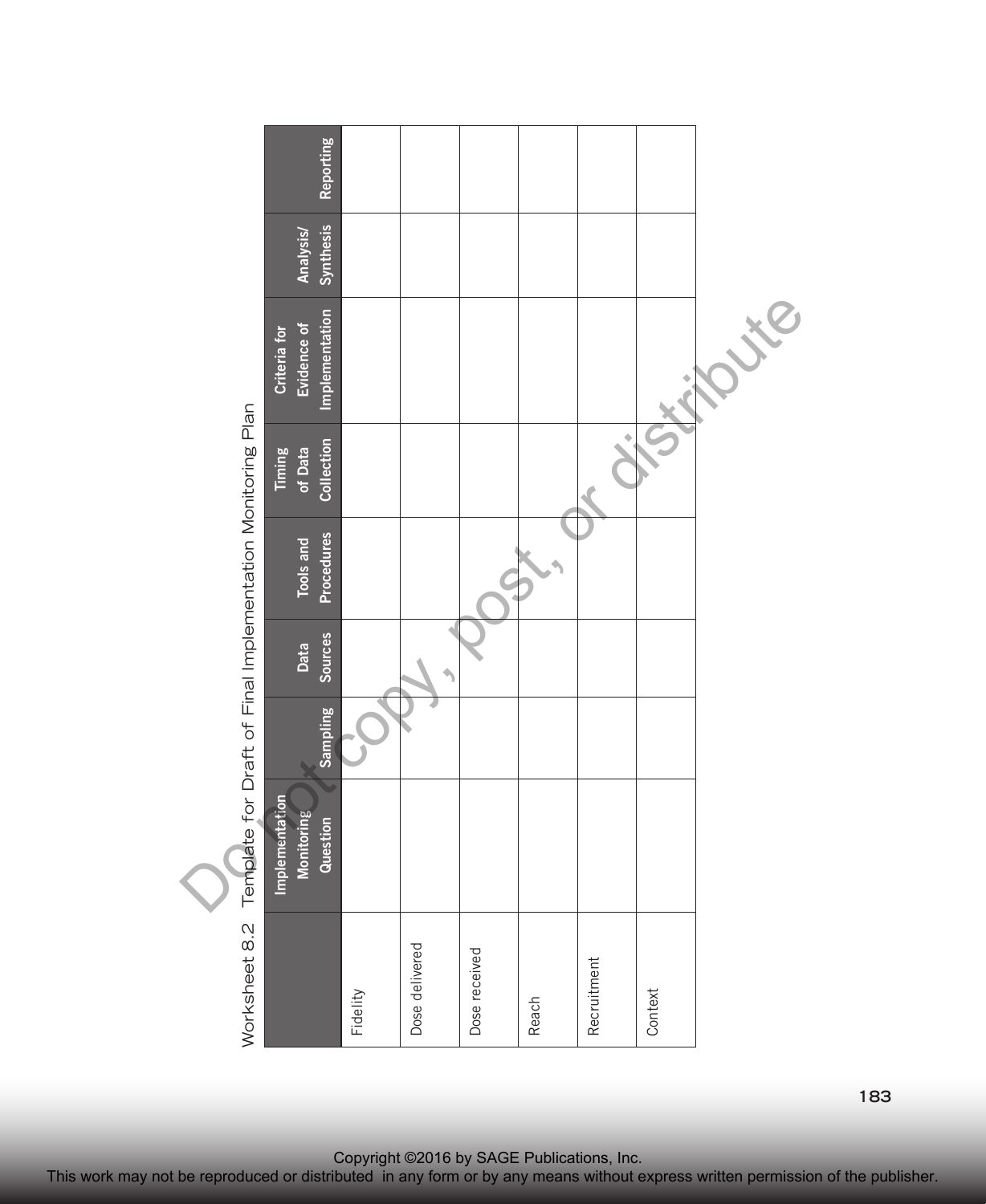|                                                                                                                                 | Report                                                                                  | summative report<br>triangulated in a<br>for investigators,<br>multiple data<br>sources were<br>Data from | funder, and<br>publication                                                       |                                                                                         |  |
|---------------------------------------------------------------------------------------------------------------------------------|-----------------------------------------------------------------------------------------|-----------------------------------------------------------------------------------------------------------|----------------------------------------------------------------------------------|-----------------------------------------------------------------------------------------|--|
|                                                                                                                                 | Synthesis<br>Analysis/                                                                  | Mean<br>score                                                                                             | Mean<br>score                                                                    | Mean<br>score                                                                           |  |
|                                                                                                                                 | Criteria                                                                                | or $3$ on<br>$0-3$ scale<br>Rated 2                                                                       | or $3$ on<br>$0-3$ scale<br>Rated 2                                              | $0-3$ scale<br>Rated 2<br>or 3 on                                                       |  |
|                                                                                                                                 | <b>Timing</b>                                                                           | per class<br>bue llet)<br>per year<br>At least<br>2 visits<br>spring)                                     | At least 2<br>visits per<br>(fall and<br>per year<br>spring)<br>school           | Once per<br>year                                                                        |  |
|                                                                                                                                 | Procedures<br>Tools and                                                                 | Independent<br>evaluator<br>observed<br>process<br>classes                                                | Independent<br>environment<br>evaluator<br>observed<br>physical<br>process       | documentation<br>evaluator rated<br>Independent<br>for essential<br>elements<br>process |  |
|                                                                                                                                 | <b>Sources</b><br>Data                                                                  | Instruction<br>activities                                                                                 | environment<br>Physical                                                          | Records                                                                                 |  |
|                                                                                                                                 | and Design<br>Sampling                                                                  | intervention<br>classrooms<br>school PE<br>E                                                              | environments<br>intervention<br>school<br>$\overline{4}$                         | intervention<br>documents<br>schools<br>δ<br>$\equiv$                                   |  |
| Summative Implementation Monitoring Plan Example (partial)                                                                      | Evaluation<br>Question                                                                  | implemented?<br>instructional<br>extent were<br>elements<br>essential<br>To what                          | implemented?<br>environmental<br>extent were<br>elements<br>essential<br>To what | all essential<br>extent were<br>installed?<br>elements<br>To what                       |  |
| LEAP                                                                                                                            |                                                                                         | Instructional<br>elements*<br>essential                                                                   | Environment<br>elements**<br>essential                                           | environment<br>Instructional<br>elements<br>essential<br>and                            |  |
| Table 8.7                                                                                                                       | Complete and Acceptable<br><b>Project Definition of</b><br><b>Delivery/Installation</b> | Complete-<br>ness and<br>fidelity                                                                         |                                                                                  |                                                                                         |  |
| 184                                                                                                                             |                                                                                         |                                                                                                           |                                                                                  |                                                                                         |  |
|                                                                                                                                 |                                                                                         |                                                                                                           |                                                                                  |                                                                                         |  |
| This work may not be reproduced or distributed in any form or by any means without express written permission of the publisher. |                                                                                         |                                                                                                           | Copyright ©2016 by SAGE Publications, Inc.                                       |                                                                                         |  |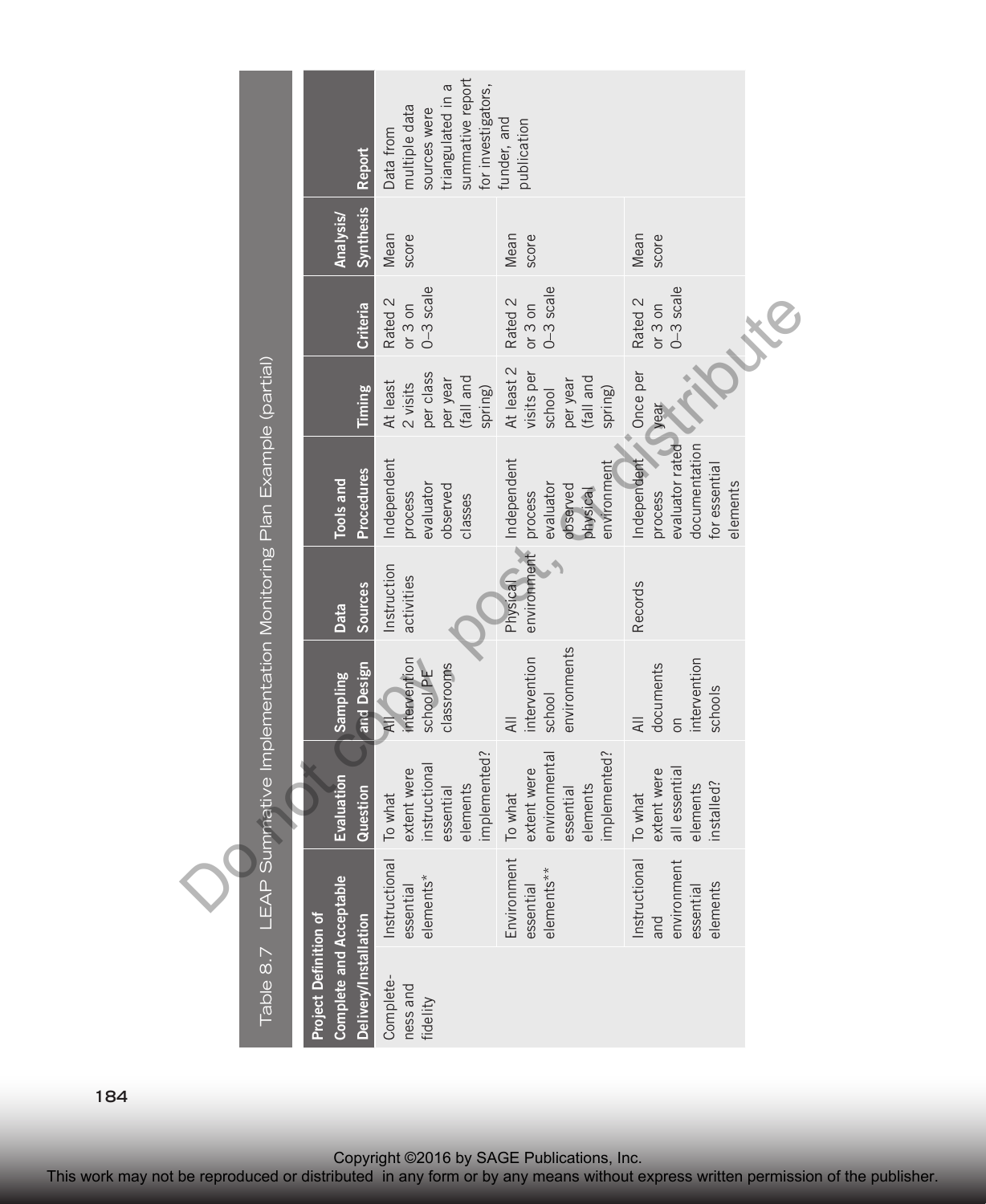| <b>Report</b><br><b>Synthesis</b><br><b>Analysis/</b><br>Criteria<br>Timing<br>Procedures<br>Tools and<br><b>Sources</b><br>Data<br>and Design<br><b>Sampling</b><br>Evaluation<br>Question | implementation<br>organizational<br>relationship<br>publication<br>outcome in<br>Examined<br>between<br>and<br>Mean<br>score<br>applicable<br>indicator)<br>outcome,<br>(process<br>rather<br>than<br>Not<br>per year<br>(spring)<br>Once<br>interviewed<br>evaluator<br>assistant<br>principal<br>Process<br>Assistant<br>principal<br>environments<br>intervention<br><b>classrooms</b><br>and control<br>school PE<br>and<br>$\overline{4}$<br>practices and<br>environment<br>instructional<br>the school<br>extent did<br>elements?<br>To what<br>essential<br>reflect<br>environment<br>Instructional<br>elements<br>essential<br>and | $*$ *Healthy School Environment—characterized by: | School administrator support for physical activity promotion<br>Physical activity-promoting messages in the school<br>Active school physical activity team<br>-Appropriate teaching methods<br>-Lifelong physical activity<br>-Fun classes<br>-Noncompetitive physical activity included |     |
|---------------------------------------------------------------------------------------------------------------------------------------------------------------------------------------------|---------------------------------------------------------------------------------------------------------------------------------------------------------------------------------------------------------------------------------------------------------------------------------------------------------------------------------------------------------------------------------------------------------------------------------------------------------------------------------------------------------------------------------------------------------------------------------------------------------------------------------------------|---------------------------------------------------|------------------------------------------------------------------------------------------------------------------------------------------------------------------------------------------------------------------------------------------------------------------------------------------|-----|
| <b>Complete and Acceptable</b><br><b>Project Definition of</b><br>Delivery/Installation                                                                                                     | Organization<br>outcome)<br>(process<br>change                                                                                                                                                                                                                                                                                                                                                                                                                                                                                                                                                                                              | *LEAP PE-characterized by:                        | -Teaching behavioral skills<br>-Physically active classes<br>-Gender separation<br>emphasized                                                                                                                                                                                            |     |
|                                                                                                                                                                                             |                                                                                                                                                                                                                                                                                                                                                                                                                                                                                                                                                                                                                                             |                                                   |                                                                                                                                                                                                                                                                                          | 185 |
| This work may not be reproduced or distributed in any form or by any means without express written permission of the publisher.                                                             | Copyright ©2016 by SAGE Publications, Inc.                                                                                                                                                                                                                                                                                                                                                                                                                                                                                                                                                                                                  |                                                   |                                                                                                                                                                                                                                                                                          |     |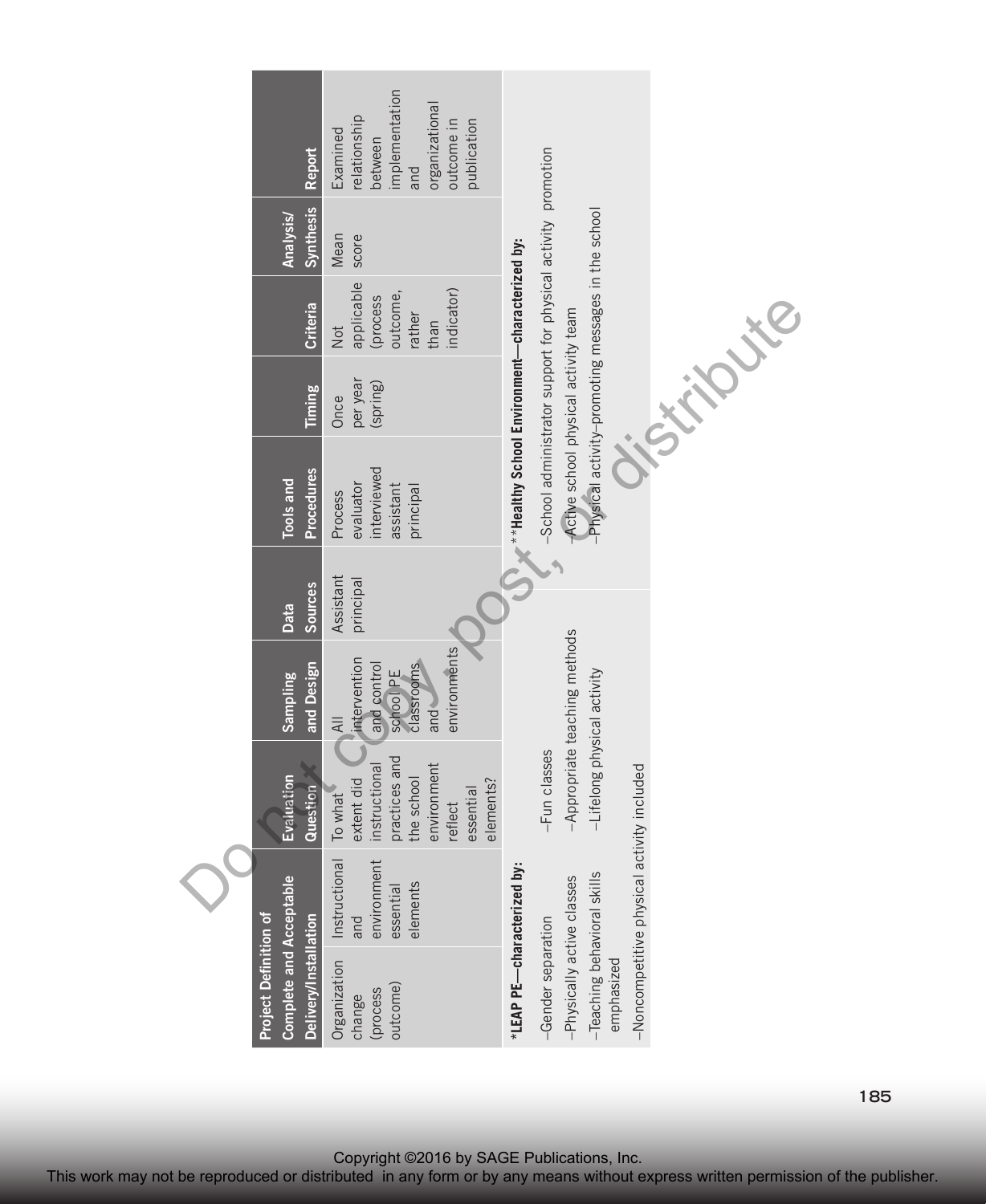|                                                                                                                                                                               |                  | Long-Term<br><b>Outcomes</b><br>on Health<br>Change            | effects on health<br>have positive<br>outcomes.                                         |                               |   |                                      |                                        |  |
|-------------------------------------------------------------------------------------------------------------------------------------------------------------------------------|------------------|----------------------------------------------------------------|-----------------------------------------------------------------------------------------|-------------------------------|---|--------------------------------------|----------------------------------------|--|
| Template for Summarizing and Organizing an Evaluation Plan Using a Logic Model                                                                                                | Outcomes/Impacts | Change in Individual<br><b>Behavior Outcome</b><br>Medium-Term | individual behavior,<br>which, if sustained,<br>$will \ldots$                           |                               |   |                                      | CHANGE MODEL-Outcome.evaluation        |  |
|                                                                                                                                                                               |                  | Changes, Impact<br>on Influence<br>Short-Term<br>Variables     | variables, which<br>will affect the<br>change in<br>influence<br>ł                      |                               | ۰ |                                      |                                        |  |
|                                                                                                                                                                               |                  | <b>Changes Made</b><br>by Change<br>Agent                      | practice, which<br>carry out the<br>will result in<br>policy, or<br>program,            |                               |   |                                      |                                        |  |
|                                                                                                                                                                               | <b>Outputs</b>   | Who Is Reached<br>and Expected<br><b>Effects</b>               | tools and skills<br>change agents<br>needed to<br>and provide<br>them with<br>reach the |                               |   |                                      | ACTION MODEL-Implementation monitoring |  |
|                                                                                                                                                                               |                  | What We<br>å                                                   | activities<br>that will<br>conduct<br>certain<br>Ĩ.                                     |                               |   |                                      |                                        |  |
| Worksheet 8.3                                                                                                                                                                 | Inputs           | <b>Mhat We</b><br>Invest                                       | $\overline{c}$<br>Resources<br>enable us<br>provided                                    |                               |   |                                      |                                        |  |
|                                                                                                                                                                               |                  |                                                                | Logic Model                                                                             | Question<br><b>Evaluation</b> |   | Measures<br>Evaluation Component and |                                        |  |
| 186                                                                                                                                                                           |                  |                                                                |                                                                                         |                               |   |                                      |                                        |  |
|                                                                                                                                                                               |                  |                                                                |                                                                                         |                               |   |                                      |                                        |  |
| Copyright ©2016 by SAGE Publications, Inc.<br>This work may not be reproduced or distributed in any form or by any means without express written permission of the publisher. |                  |                                                                |                                                                                         |                               |   |                                      |                                        |  |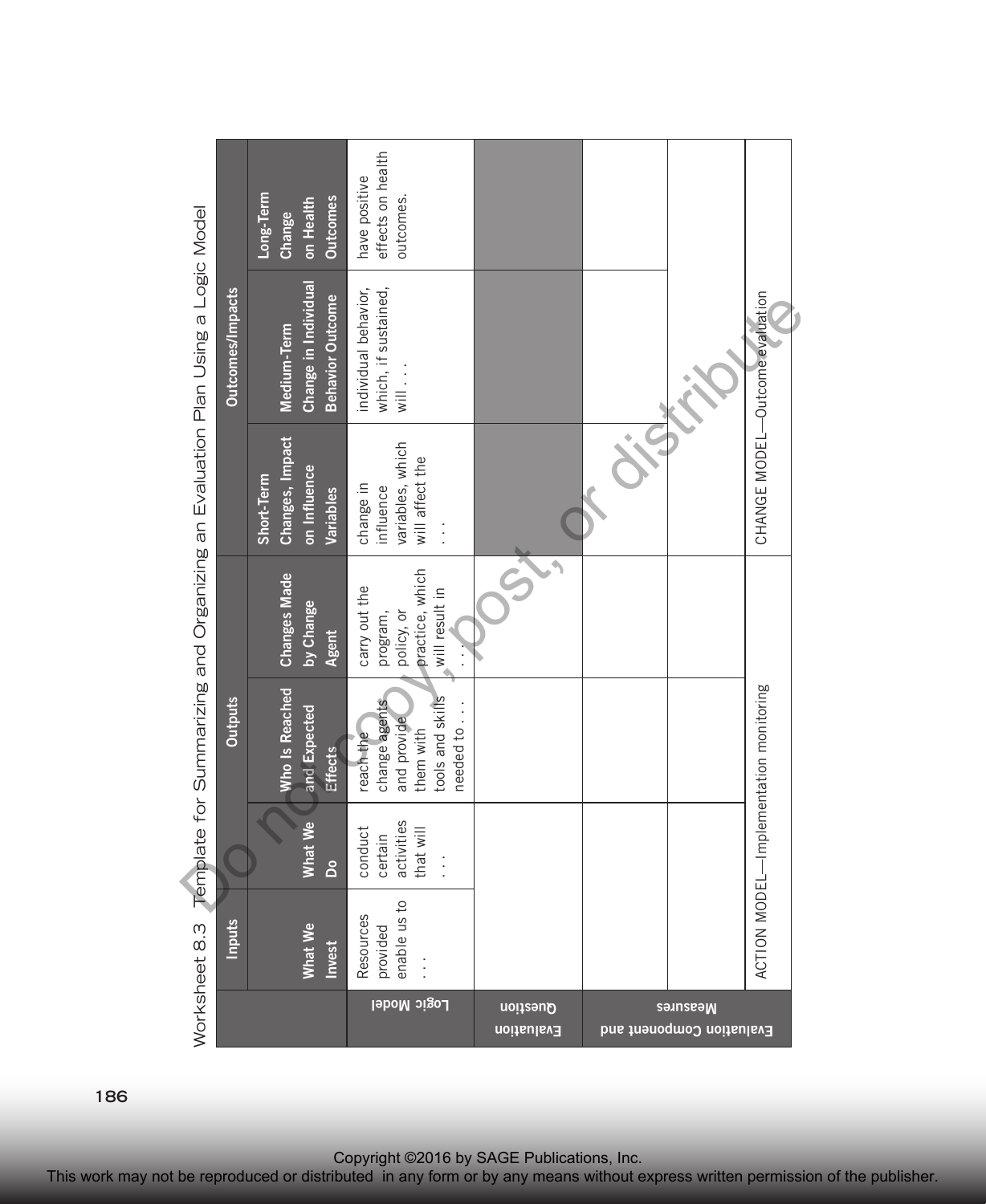|                                                                                                                                                                               |               |                  | Long-Term<br>Change                    | <b>Outcomes</b><br>on Health           | have positive<br>outcomes.<br>on health<br>effects                                |                                                                                                                                               | N/A                                            |                                                     |                              |     |
|-------------------------------------------------------------------------------------------------------------------------------------------------------------------------------|---------------|------------------|----------------------------------------|----------------------------------------|-----------------------------------------------------------------------------------|-----------------------------------------------------------------------------------------------------------------------------------------------|------------------------------------------------|-----------------------------------------------------|------------------------------|-----|
|                                                                                                                                                                               |               | Outcomes/Impacts | Medium-Term<br>Change in<br>Individual | Outcome<br><b>Behavior</b>             | if sustained, will<br>behavior, which,<br>individual                              |                                                                                                                                               | physical activity<br>Individual<br>behavior:   | LEAP outcome/impact assessment                      | Outcome evaluation           |     |
|                                                                                                                                                                               |               |                  | Short-Term<br>Impact on<br>Changes,    | Influence<br>Variables                 | affect the.<br>change in<br>which will<br>variables,<br>influence                 |                                                                                                                                               | variables (e.g.<br>self-efficacy)<br>Influence |                                                     | CHANGE MODEL                 |     |
|                                                                                                                                                                               |               |                  |                                        | Changes Made by<br><b>Change Agent</b> | practice, which will<br>program, policy, or<br>carry out the<br>esult in          | LEAP team members<br>install all 11 LEAP<br>essential elements<br>To what extent did<br>instructional and<br>environmental                    | completeness<br>Fidelity and                   | Observation, record<br>review, LEAP staff<br>rating |                              |     |
| AP Outcomes Logic Model, Illustrating Use of Logic Model to Organize Implementation                                                                                           |               | <b>Outputs</b>   |                                        | Who Is Reached and<br>Expected Effects | reach the change agents<br>tools and skills needed<br>and provide them with<br>to | To what extent did LEAP<br>team members attend<br>LEAP in their school?<br>confidence and skills<br>needed to carry out<br>training? Have the | Reach and dose received                        | Attendance records,<br>training evaluation          |                              |     |
|                                                                                                                                                                               | nitoring Plan |                  |                                        | What We Do                             | activities that<br>conduct<br>certain<br>$\frac{1}{2}$ .                          | materials, and<br>all innovation<br>istance, and<br>it did LEAP                                                                               |                                                |                                                     | EL-Implementation monitoring |     |
| $\frac{\infty}{\infty}$<br>Table <sup>1</sup>                                                                                                                                 | 山<br>S        | Inputs           |                                        | What We<br><b>Invest</b>               | enable us to<br>Resources<br>provided                                             | equipment through training,<br>ongoing support?<br>technical ass<br>To what exter<br>staff provide<br>components,                             | Dose delivered                                 | Documentation                                       | ACTION MOD                   |     |
|                                                                                                                                                                               |               |                  |                                        |                                        | Logic Model                                                                       | Question<br>Evaluation                                                                                                                        | Measurement<br>Evaluation and                  |                                                     |                              |     |
|                                                                                                                                                                               |               |                  |                                        |                                        |                                                                                   |                                                                                                                                               |                                                |                                                     |                              | 187 |
| Copyright ©2016 by SAGE Publications, Inc.<br>This work may not be reproduced or distributed in any form or by any means without express written permission of the publisher. |               |                  |                                        |                                        |                                                                                   |                                                                                                                                               |                                                |                                                     |                              |     |